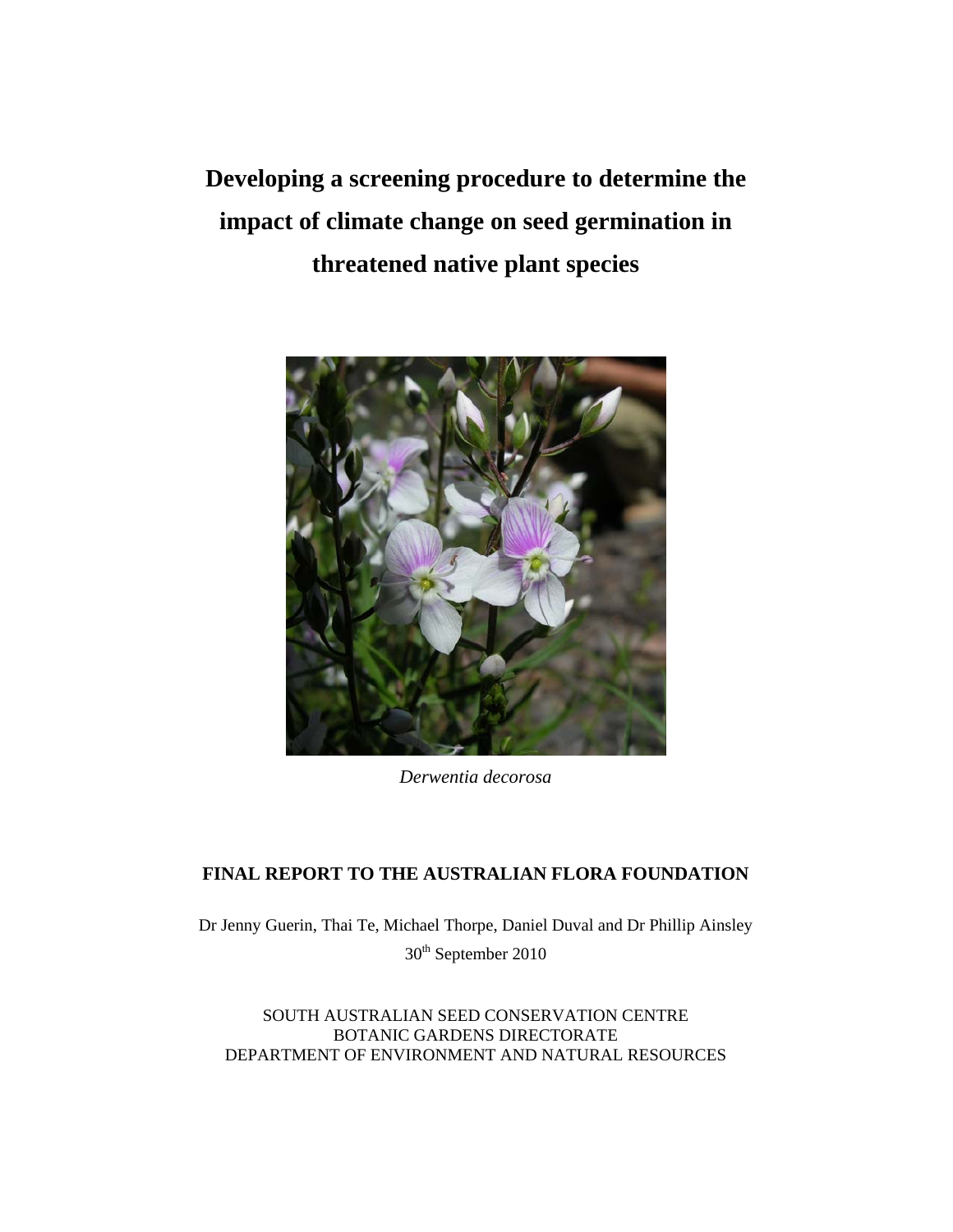### **ABSTRACT**

Climate change forecasts predict that there will be increased temperatures and altered rainfall patterns within the next decades, which is likely to exert pressure on plant populations that are already under threat. We have developed a screening tool using a thermogradient plate to produce a range of different temperatures to assess the impact of climate change on seed germination of thirteen South Australian threatened species. The germination profiles varied for each species and pinpointed those with greater sensitivity to increases in temperature. This screening method could be used to identify plant populations at risk of decline and contribute to management decisions regarding in situ and ex situ conservation strategies.

#### **INTRODUCTION**

The long term changes in temperature and rainfall that are predicted by current climate change modelling are likely to have a negative impact on native plant populations, many of which are already under threat due to pressures such as reduced habitat and competition with introduced species. Seed germination is a critical step for the regeneration of many plant species and their continuing survival in their natural environment. By using germination as an indicator of regeneration capability over a range of different temperatures we aim to identify species at risk of decline under predicted climate change scenarios.

Atmospheric  $CO<sub>2</sub>$  is increasing, it was recorded at 280 ppm in pre-industrial times and >385 ppm in 2008 with a 70% increase since 1970 (Steffen et al, 2009). This continuing trend will result in a range of environmental changes including increasing temperatures, altered rainfall patterns and rising sea levels. One of the difficulties in providing longterm climate predictions is due to the unknown levels of continuing emissions and resulting levels of atmospheric  $CO<sub>2</sub>$  in the future. Forecasts in Australia are increased minimum and maximum temperatures in all seasons with an expected average 1 °C rise between 1990 and 2030 in coastal areas and 2 °C inland. Predicted changes beyond that depend largely on the levels of  $CO<sub>2</sub>$  emissions. The two major outcomes predicted for South Australia are a general increase in temperature and a decrease in rainfall within the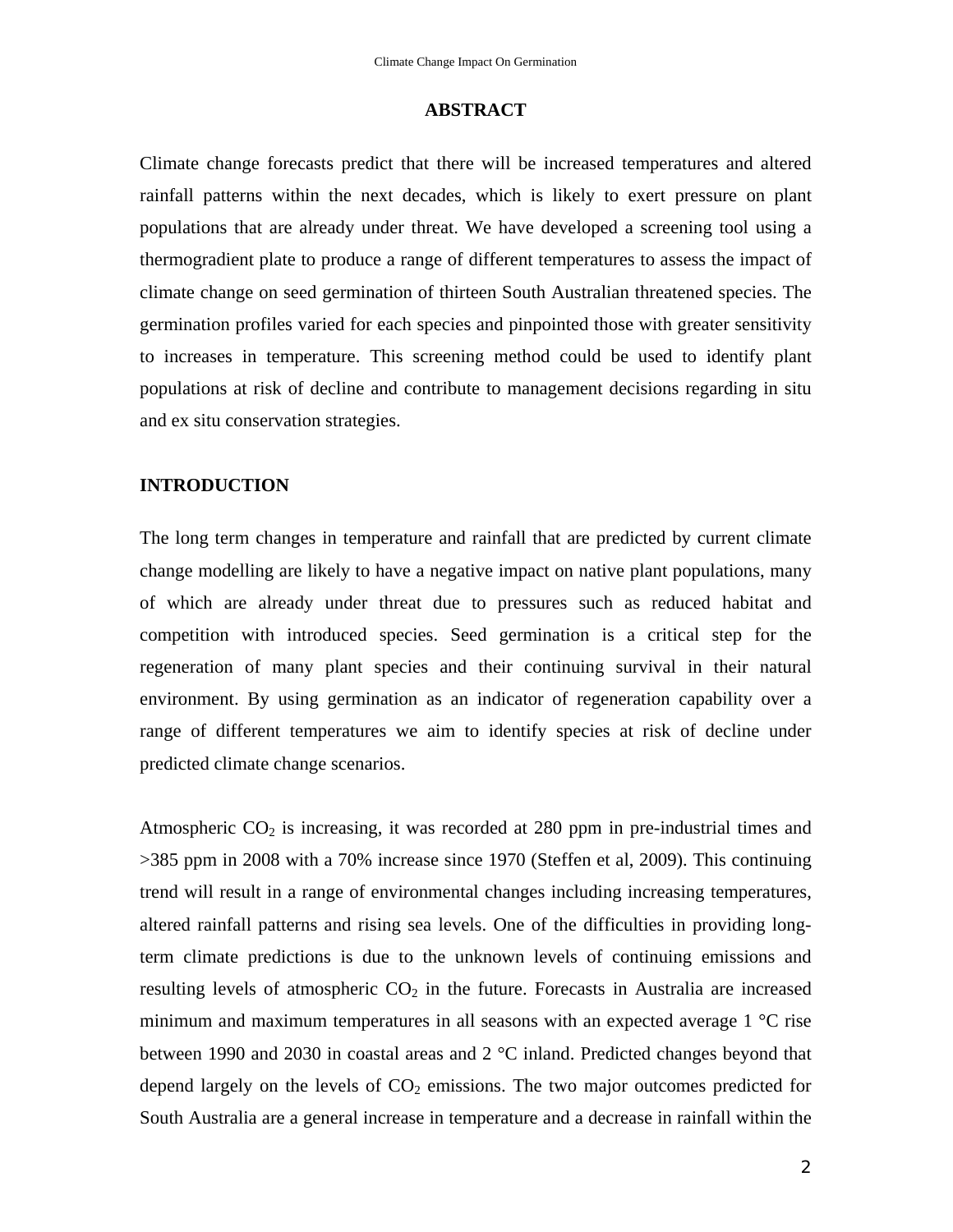next few decades. It is expected that temperature will increase in all seasons and rainfall will decrease in annual averages as well as in winter and spring. The forecast also includes increases in the frequency of extreme events such as storms and wild fires, which could adversely affect populations of endangered species (Suppiah et al 2006).

The effects of climate change on Australian flora are likely to be multifaceted. Patterns of lifecycle events such as flowering, fertilisation, seed set, dispersal, dormancy periods and germination are at risk of being altered (Hedhly et al 2008; Ooi et al 2009). In this project we have focused on seed germination, as it is a key step in plant regeneration and is known to be sensitive to changes in temperature (Burmeier & Jensen 2008; Milbau et al 2009). Seeds are dispersed at maturity and may germinate readily or persist in the soil seed bank for months, or years, before germination is triggered by specific environmental cues. The requirements for seedling emergence vary between plant species and the range of temperatures conducive to germination may be wide or quite narrow (Beardsell and Richards, 1987).

Little is known about the germination requirements of many Australian native species (Baskin and Baskin, 2003), including rare species with restricted habitats in South Australian regions. In addition, the effect of changes in climactic conditions on seed germination in these species is currently unknown. In this study we developed a method to screen the germination of threatened species from different habitats with different plant forms, over a range of temperatures. Germination rates in response to a range of static and diurnal temperatures were recorded and indicated which species were inhibited by, or tolerant of, high temperatures. The aim of the study was to determine whether screening procedures for germination under different temperature regimes could be used to identify species at risk of decline under forecast climate conditions.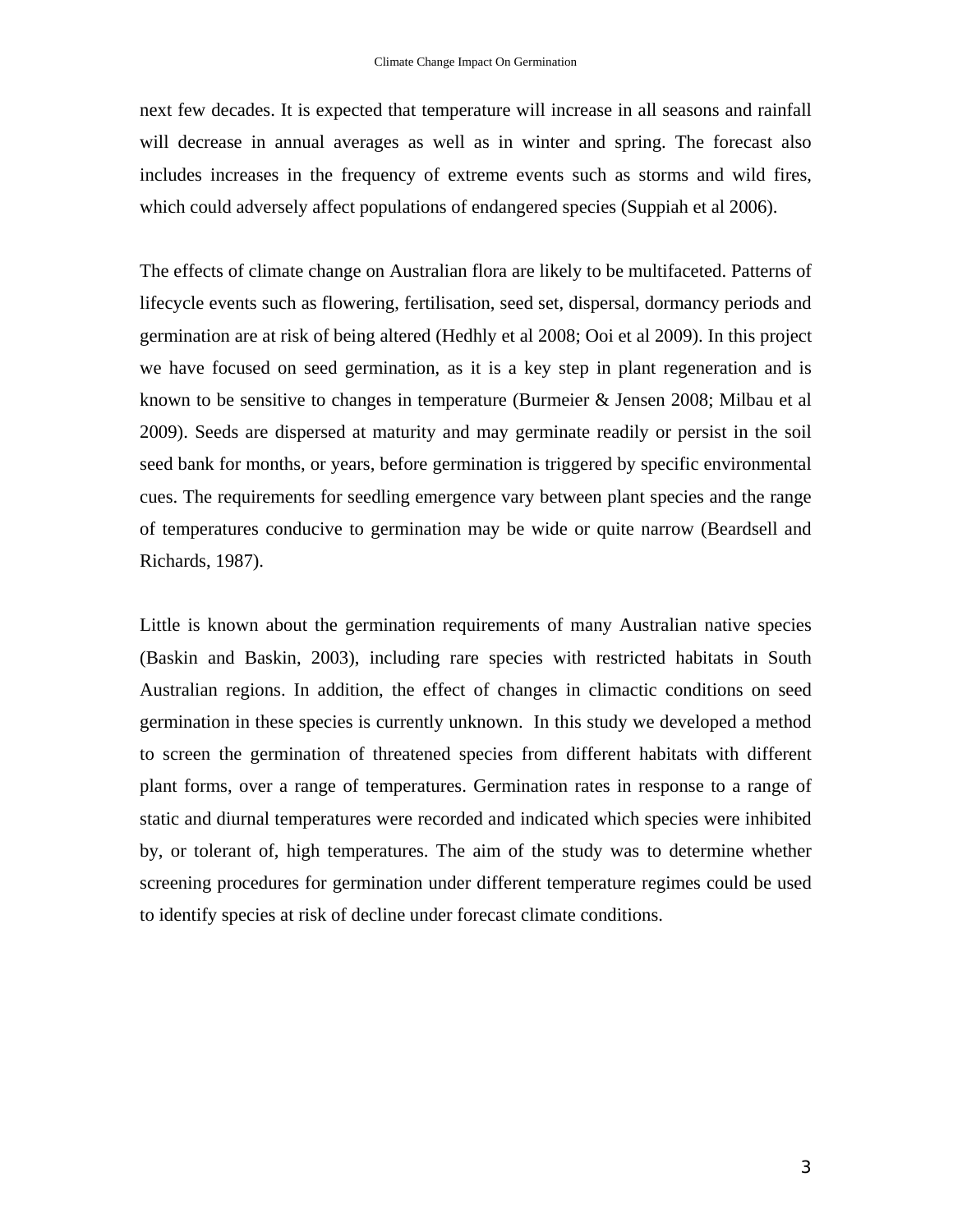#### **MATERIALS AND METHODS**

#### *Seed collection and evaluation*

A list of threatened plant species identified as being at potential risk from the impact of climate change was developed. A range of plant habits: trees, mid-storey and understorey species, were included to cover a diverse representation of plant types and vegetation profiles. Two key criteria were used to identify plant species for the research project:

1) Being listed as threatened (endangered, vulnerable and/or rare) under the South Australian National Parks and Wildlife Act, 1972.

2) Having a limited distribution within a submontane environment.

During 2008/2009, 14 plant species (Table 1) were located in their native environment and had seed of a suitable quantity and quality (deemed as viability  $> 75\%$ ) collected and made available for the project.

After cleaning and quantifying, seeds were stored in a controlled environment room at 15 °C at 15% RH. Seed viability was estimated after cut-testing 50 seeds. Embryo types were determined after dissection according to Baskin and Baskin 2003. Preliminary experiments were conducted to identify whether seeds were easy to germinate or had a dormancy mechanism that could be overcome. These were carried out using 25 seeds sown on  $1\%$  (w/v) water agar plates with and without the addition of potassium nitrate (100 mg/L) or gibberellic acid (250 mg/L) in an incubator set for spring/autumn conditions (12 h 10 ºC dark/ 12 h 20 ºC light). Germination was recorded weekly and scored when the radicle had elongated to at least half the seed length. The treatments for seed germination in larger scale experiments were determined on the results from these experiments. Water agar plates were used for the non-dormant species that germinated readily within six weeks without the addition of supplements. For some species with physiological dormancy, potassium nitrate treatment was used. Gibberellic acid was used where the potassium nitrate treatment did not produce a satisfactory germination response (Table 2).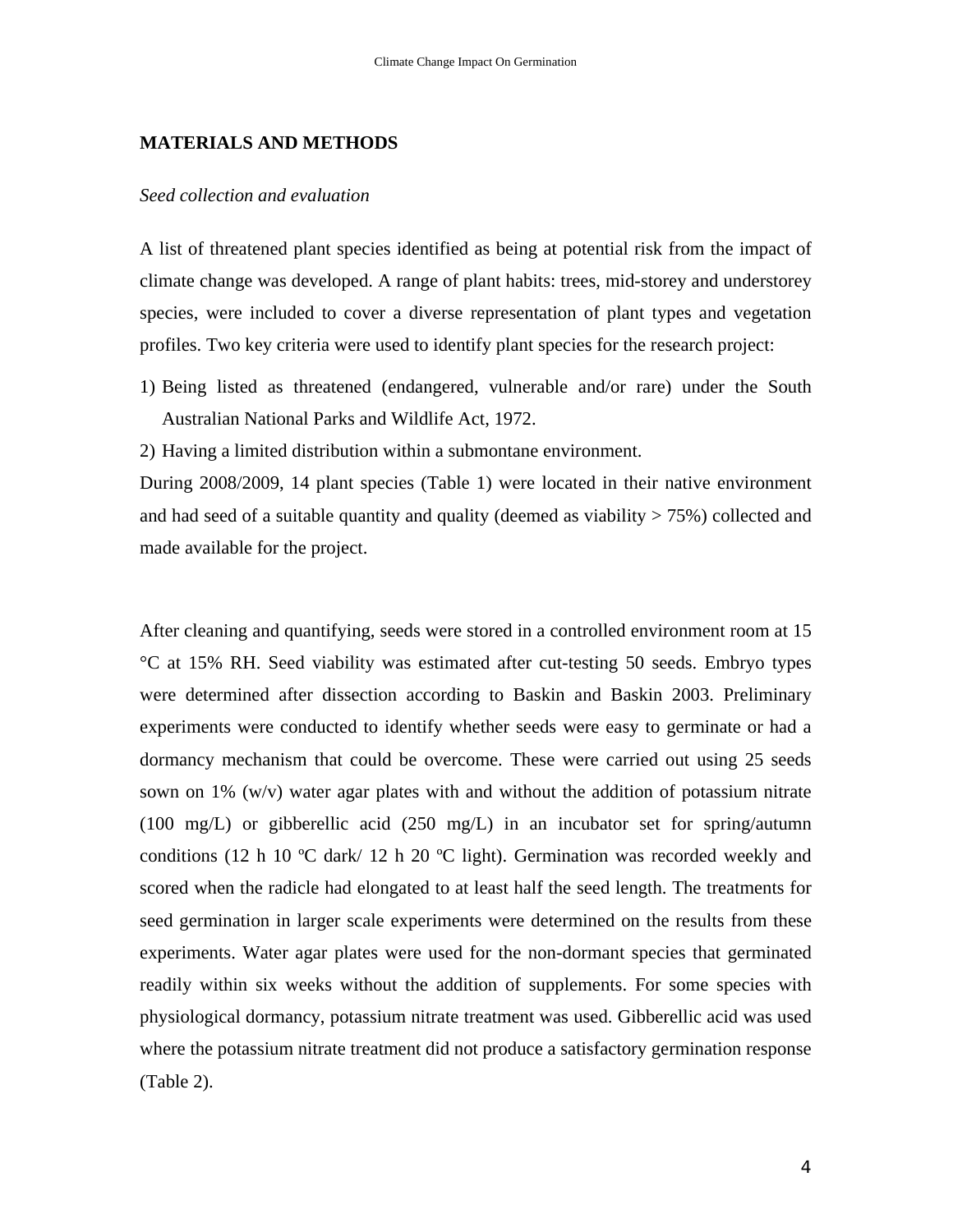**Table 1**. List of plant species with their collection region, rating and plant descriptions.

# *Acacia gunnii*



*Family*: Leguminosae *Collection site*: Mount Lofty Ranges *Status*: Rare

Plant and seed photos by SASCC

*Description*: Small rigid profuse prickly sprawling shrub 20-80 cm high with triangular phyllodes. Simple axillary globular whitish yellow flower heads occurring in May-September. Seeds are mottled without arils and ripen in early summer.

# *Acacia spooneri*





*Family*: Leguminosae *Collection site*: Southern Flinders Ranges *Status*: Endemic (SA)

Plant and seed photos by SASCC

*Description*: Open shrub growing up to 2m with obovate phyllodes. Inflorescences are axillary glabrous racemes with globular, yellow flower-heads. Flowering occurs in October to December. Seeds are dark brown with white arils, ripening in early summer.

# *Billardiera uniflora*





*Family*: Pittosporaceae

*Collection site*: Mount Lofty Ranges

*Status*: Endemic (SA)

Seed photos by SASCC

*Description*: Twiner or creeper up to 1m with alternate linear to narrow-lanceolate leaves. Flowers occur in September to November. Petals are 12-16 mm long and are cream or white, occasionally infused with purple. Flowers are solitary or in groups of two or three. Fruit is a berry with brown seeds 2-3 mm long, ripening in autumn.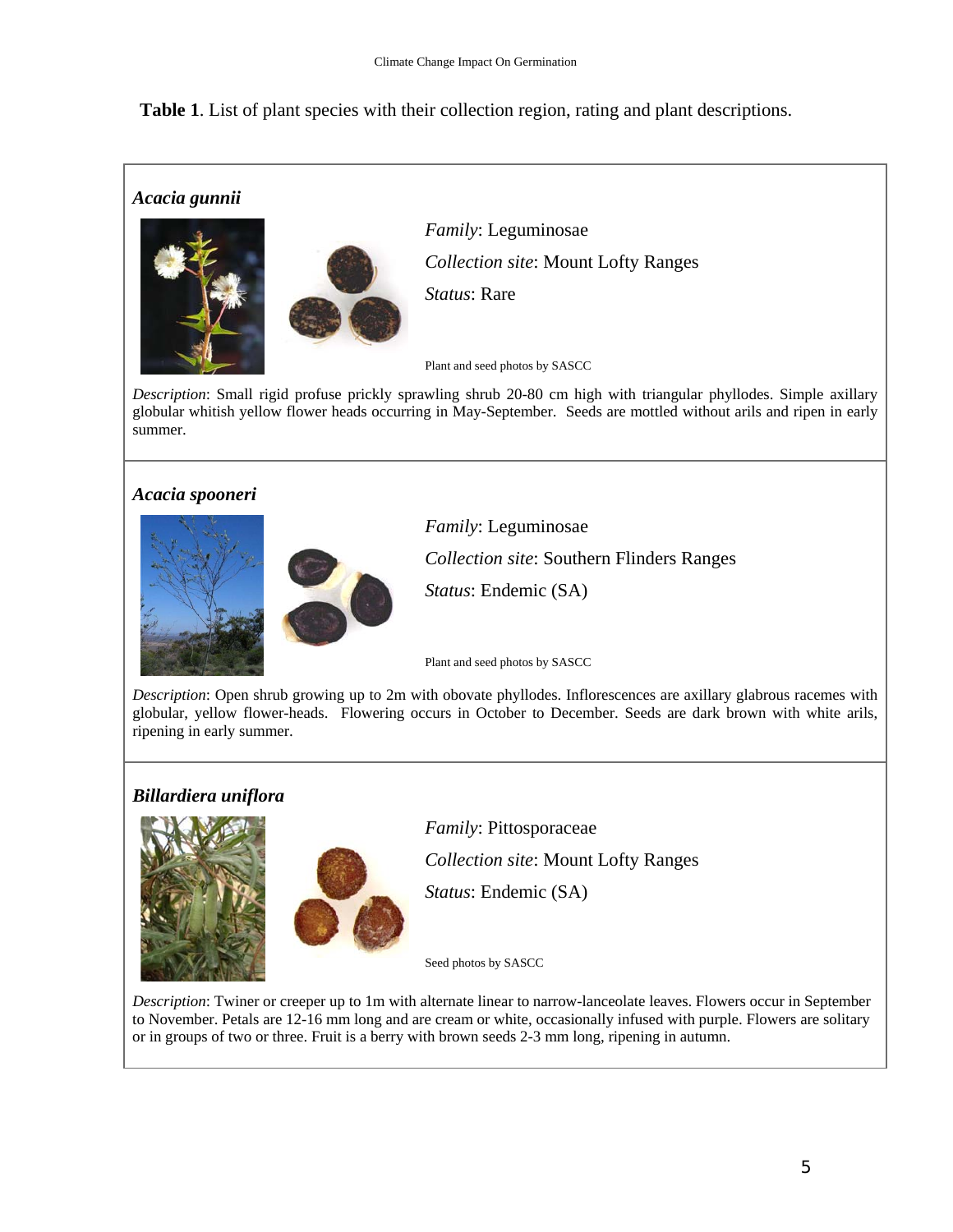## *Brachyscome diversifolia*



*Family*: Compositae *Collection site*: Mount Lofty Ranges *Rating*: Endangered

Plant and seed photos by SASCC

*Description*: Perennial herb up to 45 cm high with several stems. Leaves are sessile, glandular, pubescent and oblanceolate. Daisy flower heads are approximately 20 to 25 mm in diameter with white rays. Flowering occurs in late spring with seed ripening and dispersal during summer.

### *Derwentia decorosa*



*Family*: Scrophulariaceae

*Collection site*: Southern Flinders Ranges

*Status*: Rare

Plant and seed photos by SASCC

*Description*: Shrub growing up to 1 m high. Leaves are sessile, linear to ovate-linear, with a serrate margin. Inflorescences are long axillary racemes, flowers 10-16 mm long with a white corolla, sometimes with purple striations in the centre. Flowers are seen from July to November with seeds ripening in late spring /early summer.

# *Eucalyptus dalrympleana* **ssp** *dalrympleana*





*Family*: Myrtaceae

*Collection site*: Mount Lofty Ranges

*Status*: Rare

Plant photo sourced from ornamental-trees.co.uk Seed photo by SASCC

*Description*: Single stemmed trees to 33 m high with smooth, orange to reddish bark, shedding in strips to reveal a white waxy layer. Flowers occur in summer in umbels of 3 with white stamens. Seeds are contained within the fruit, a hardened capsule, until the valves open allowing dispersal.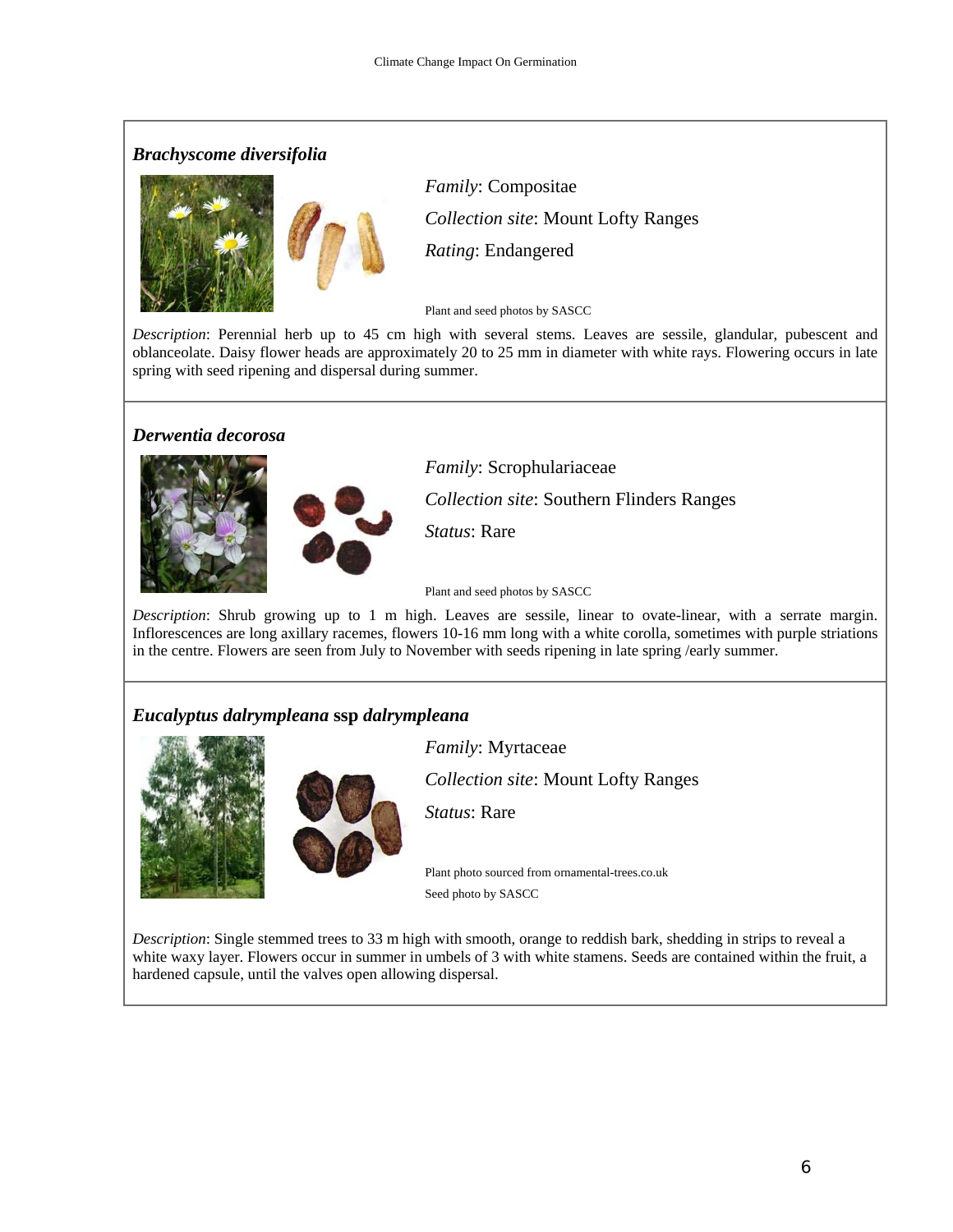

*Description*: Trees growing up to 45 m tall with multi-stems. Juvenile leaves are thin, grey and glaucous but are dark green, long and glossy in adult form. Sessile buds and fruits occur in umbels of three and are warty and glaucous. Inflorescences have white stamens. Seeds are contained within the fruit, a hardened capsule, until the valves open allowing dispersal.

## *Festuca benthamiana*



*Family*: Gramineae *Collection site*: Southern Flinders Ranges *Rating*: Rare

Seed photos by SASCC

*Description*: Grass species, slender with erect stiff stems. Leaves up to 20 cm long with a blue-green tinge. Seeds ripening in early summer.

### *Oreomyrrhis eriopoda*



*Family*: Umbelliferae *Collection site*: Mount Lofty Ranges *Rating*: Endangered

Plant and seed photos by SASCC

*Description*: Erect pubescent perennial herb, approximately 30 cm high. Umbels are composed of 12-35 flowers with white petals and purplish anthers. Flowering occurs in late spring with seed ripening and dispersal in early summer.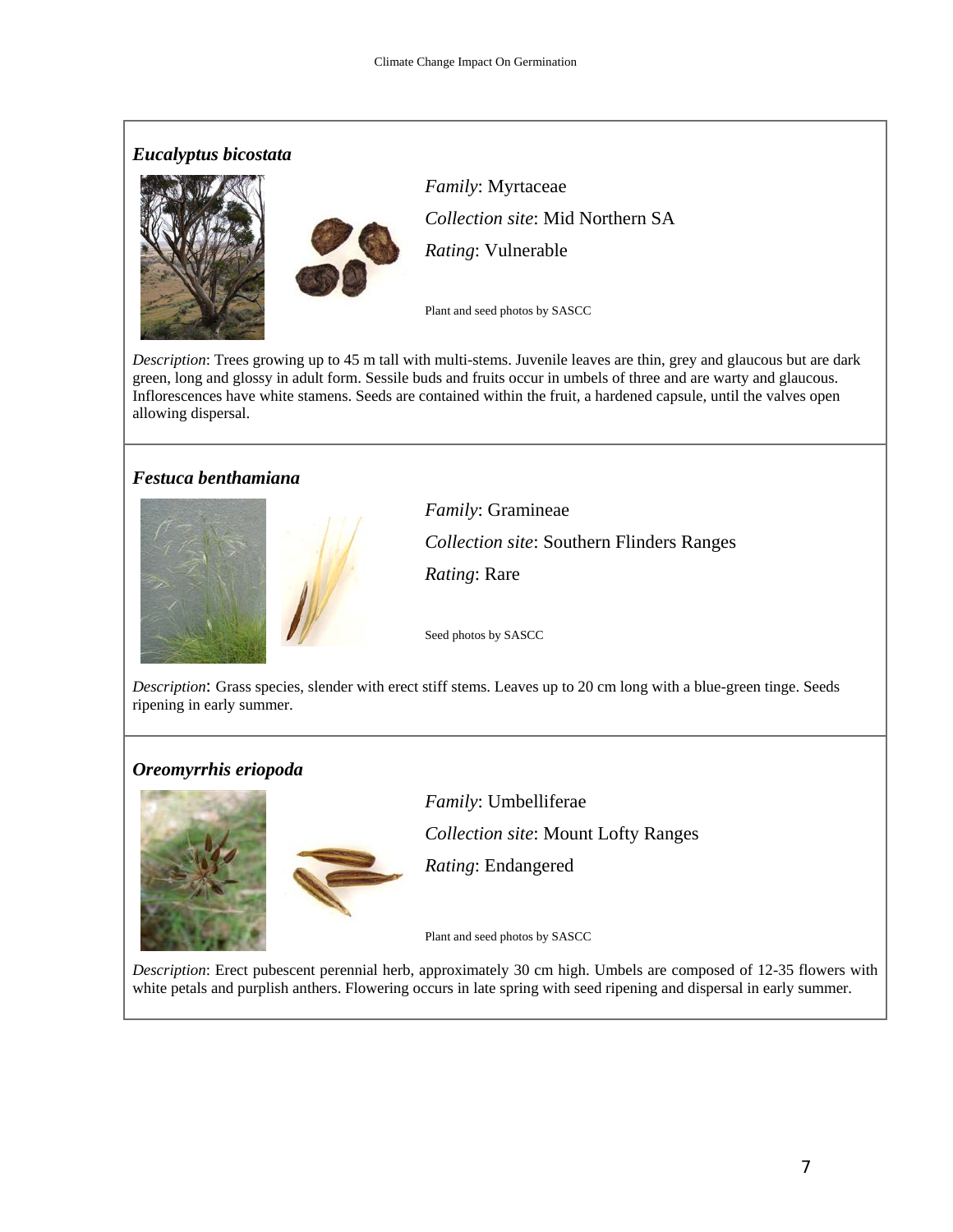## *Pultenaea graveolens*



*Family*: Leguminosae *Collection site*: Mount Lofty Ranges *Rating*: Endemic (SA)

Plant photo by R de Kok ANBG Photo No.: a.13055 Seed photo by SASCC

*Description*: Small erect branched shrub, to 1 m high. Flowers (5-8 mm long) are papilionaceous (characteristic of pea flowers) with yellow standard, yellow or tinted purple wings and a red to crimson keel. Flowering occurs in spring with seed ripening and dispersal during summer.

## *Veronica derwentiana* **ssp** *homalodonta*





*Family*: Scrophulariaceae *Collection site*: Mount Lofty Ranges *Rating*: Endangered

Plant and seed photo by SASCC

*Description*: Perennial with long erect ascending branches to 2 m high. Leaves up to 14 cm long and 4 cm wide, longacuminate narrowly recurved. Inflorescences occur in October to January and are long dense axillary racemes. Corollas are pale blue to pale mauve with 4 lobes. Capsules are ovoid 3.5-2.6 mm, ripening in autumn.

# *Veronica gracilis*





*Family*: Scrophulariaceae *Collection site*: South East *Status*: Vulnerable

Plant photo sourced from [home.vicnet.net.au](http://home.vicnet.net.au/)  Seed photos by SASCC

*Description*: Slender perennial herb with erect branches 4-35 cm long. Leaves are linear up to 6 mm long and recurved. Racemes are 2-5 flowered, corollas up to 6 mm long with rounded lobes. Flowers occur October to December with seed ripening in summer.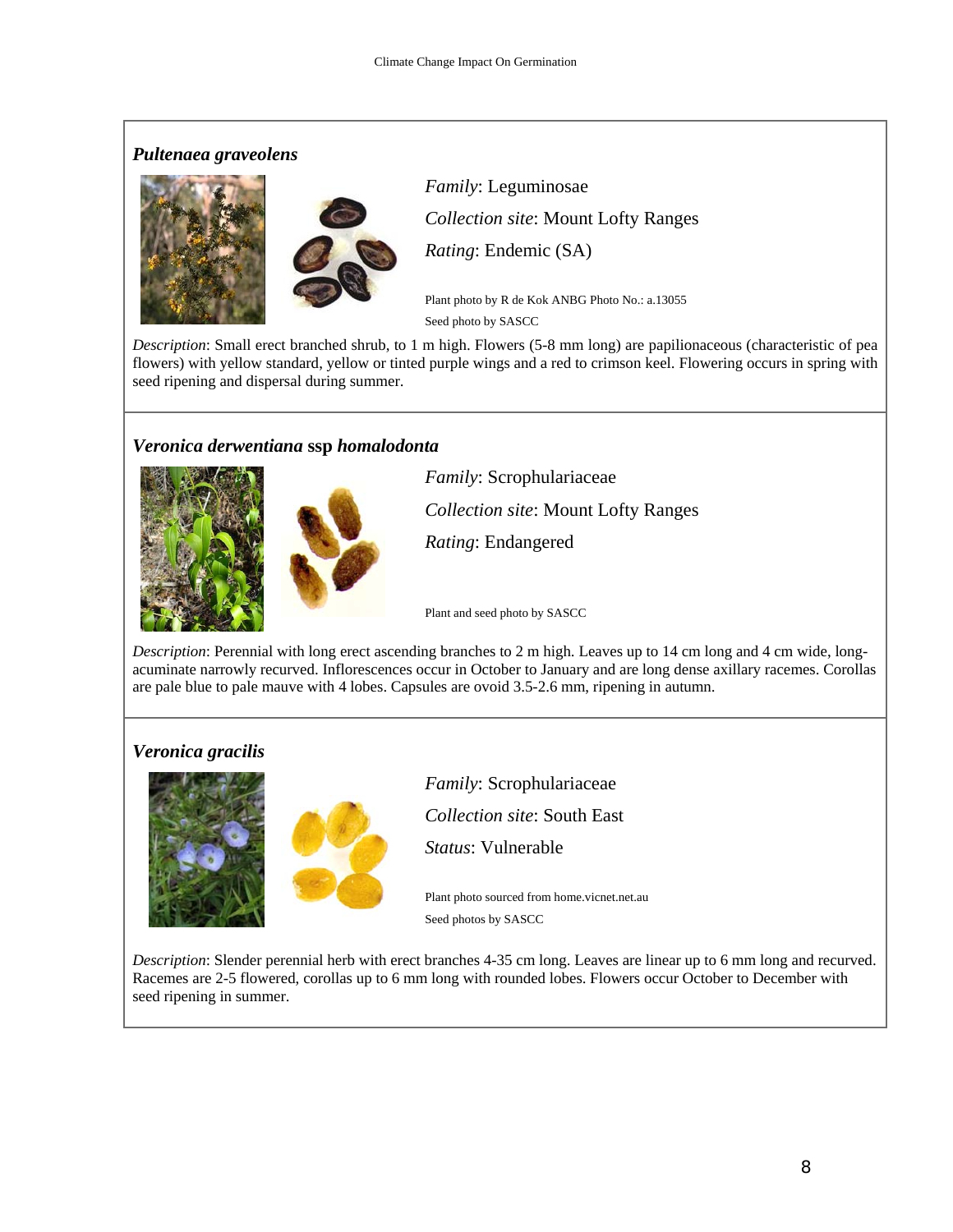### *Veronica parnkalliana*





*Family*: Scrophulariaceae *Collection site*: Southern Flinders Ranges *Status*: Endangered

Plant and seed photos by SASCC

*Description*: Perennial herb about 30-40 cm high. Leaves are opposite, sessile and obovate-elliptic with pairs of scattered long narrow teeth. Flowering occurs in September-October. Approximately 5 to 20 flowers are borne on racemes and have predominantly white petals with purple striations. Seed ripens and disperses during summer.

### *Wurmbea uniflora*



*Family*:Liliaceae *Collection site*: Mount Lofty Ranges *Status*: Endangered

Plant photo sourced from University of Tasmania Seed photo by SASCC

*Description*: Plants 4 -17 cm to the top of the inflorescence. The two leaves are narrow and linear at the base of the stem. Flower is solitary, occasionally two, white to pinkish when older, occurring in September to January. Seed ripens in late spring to summer.

## *Effect of temperature on germination; thermogradient plate in the one-way mode.*

Agar plates containing seeds were placed in a Temperature Gradient Plate (Model GRD1, Grant Instruments (Cambridge) Ltd, UK) with a photoperiod of 12 h light/dark supplied by a fitted light hood as shown in Figure 1. Three replicate plates containing 25 seeds were used per row when the plate was used in the one-way mode with the temperature gradient programmed from 4  $\degree$ C at the front to 40  $\degree$ C at the back. Seeds were placed in 50 mm diameter Petri dishes containing 10 mls of water agar (1% w/v) with, or without supplements of either  $KNO_3$  (100 mg/L) or  $GA_3$  (250 mg/L) (as indicated in Table 2). Seeds were scored for germination on a weekly basis for 6 weeks. However for *W. uniflora* 75 seeds were added per dish to minimise the space this species occupied on the plate as it was anticipated that it would require a long incubation time to achieve germination. Germination was scored for 11 weeks for this species. The thermogradient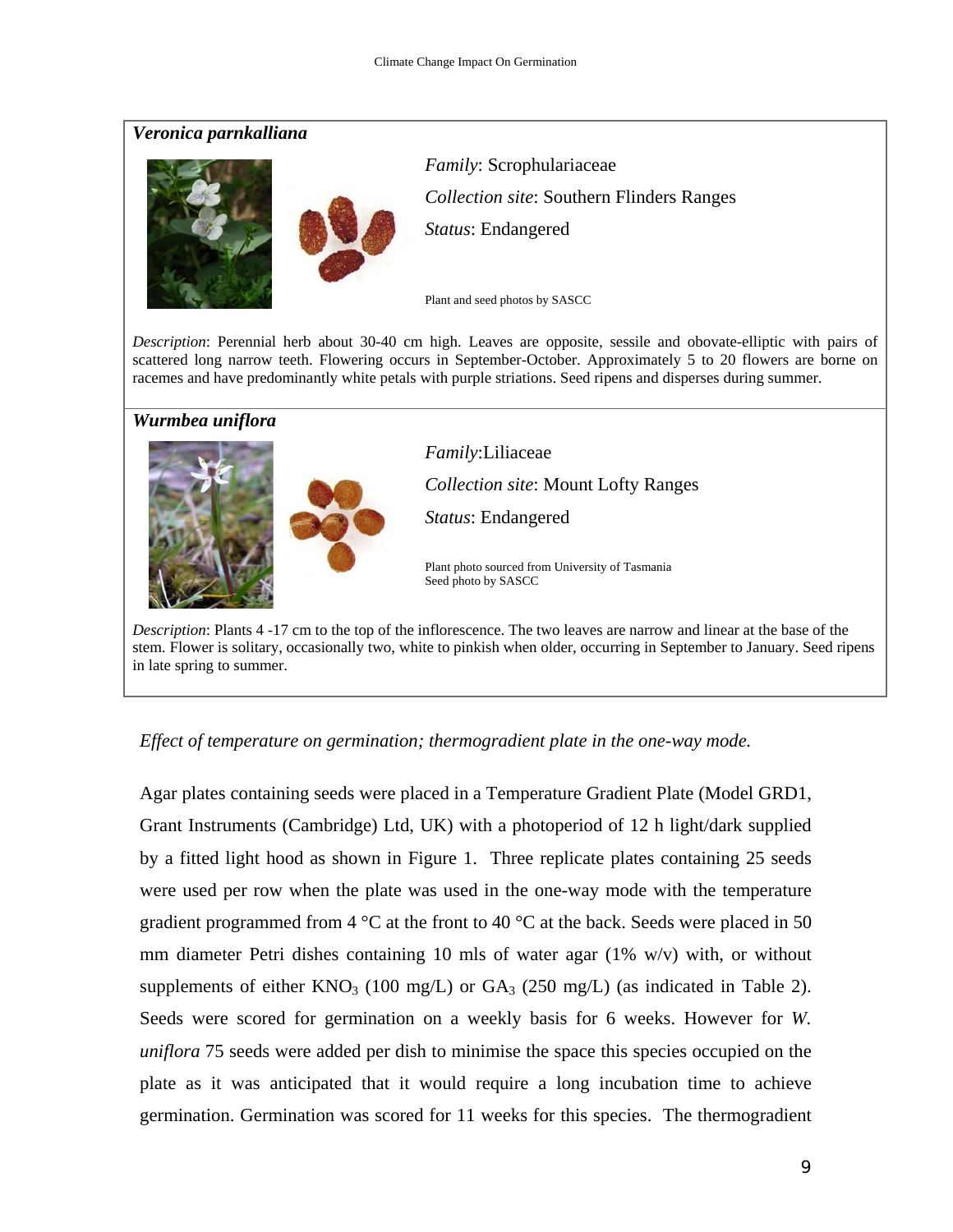plate accommodated 13 rows of plates and generated average temperatures in °C for each row as follows: 5.6, 8.4, 11.3, 14.2, 17.1, 20.0, 22.9, 25.8, 28.6, 31.5, 34.3, 37.2 and 40.1. The standard error for each row was between 0.1  $^{\circ}$ C and 0.2  $^{\circ}$ C.



Figure 1. Agar plates containing 25 seeds each in the Temperature Gradient Plate.

### *Effect of temperature on germination; thermogradient plate in the two-way mode.*

The thermogradient plate in the two-way mode was set up for a 12 h photoperiod with the light hood on and the gradient set from  $5^{\circ}$  to 40 °C from front to back. The direction was then changed for the 12 h night regime with no light and the gradient set from  $5^{\circ}$ C to 40 °C from left to right (Figures 4-10). Petri dishes (100 cm diameter) were placed in an 8 x 8 grid making 64 individual temperature combinations. Four species were placed in each plate using 4 way divided X plate Petri dishes (Falcon) with 25 seeds in each section as shown in Figure 2. A 10 mL volume of water agar  $(1\% \t w/v)$  with, or without supplements  $KNO_3$  (100 mg/L) or  $GA_3$  (250 mg/L) was used per section as a matrix. Seven species were used for these experiments: *E*. *bicostata*, *E. dalrympleana* ssp *dalrympleana*, *B. diversifolia*, *P. graveolens*, *F. benthamiana*, *D. decorosa* and *O. eriopoda*. Treatments used for each species are shown in Table 2. Based on results in the one-way mode (Figure 3), species sensitive to higher temperatures were not placed in the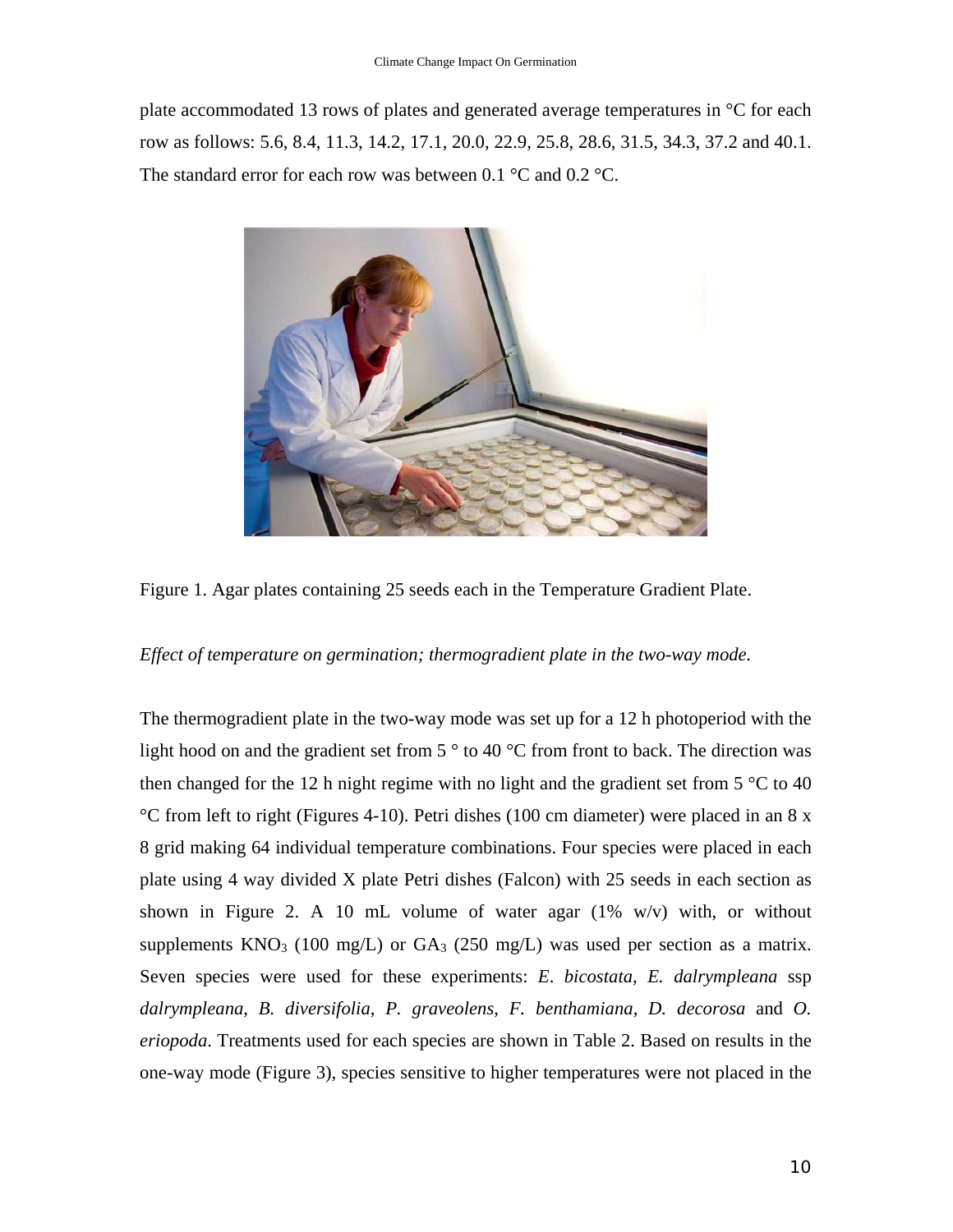positions over 30 °C. These were *D. decorosa*, *F. benthamiana* and *O. eriopoda*. Germination was scored weekly for 6 weeks.



Figure 2. Seeds sown onto agar in a 4-way divided X plate. Clockwise from top right: *P. graveolens*, *B. diversifolia*, *E. dalrympleana* ssp *dalrympleana* and *E. bicostata*.

### **RESULTS**

### *Species descriptions and seed properties*

The species used in this study underwent preliminary testing to determine viability, embryo type and conditions that were conducive to germination (Table 2). Four species: *E. bicostata*, *E. dalrympleana* ssp *dalrympleana*, *F. benthamiana* and *O. eriopoda* germinated readily on water agar plates without pretreatment or chemical supplementation. The hard seeded species *P. graveolens*, *A. gunnii* and *A. spooneri* had physical dormancy that was overcome by nicking the seed coat. The other species had physiological dormancy, which was over come by the addition of either potassium nitrate or gibberellic acid. The species *W. uniflora* and *B. uniflora* were very slow to germinate with or without the addition of supplements. Both of these species had linear embryos that were very underdeveloped (embryo length: seed length  $\leq 0.5$ ). When incubated on water agar plates in a spring/autumn regime (12 h 10°C dark/ 12 h 20°C light) for 7 weeks followed by a winter temperature regime (5  $\degree$ C for 4 h /15  $\degree$ C for 20 h with 14 h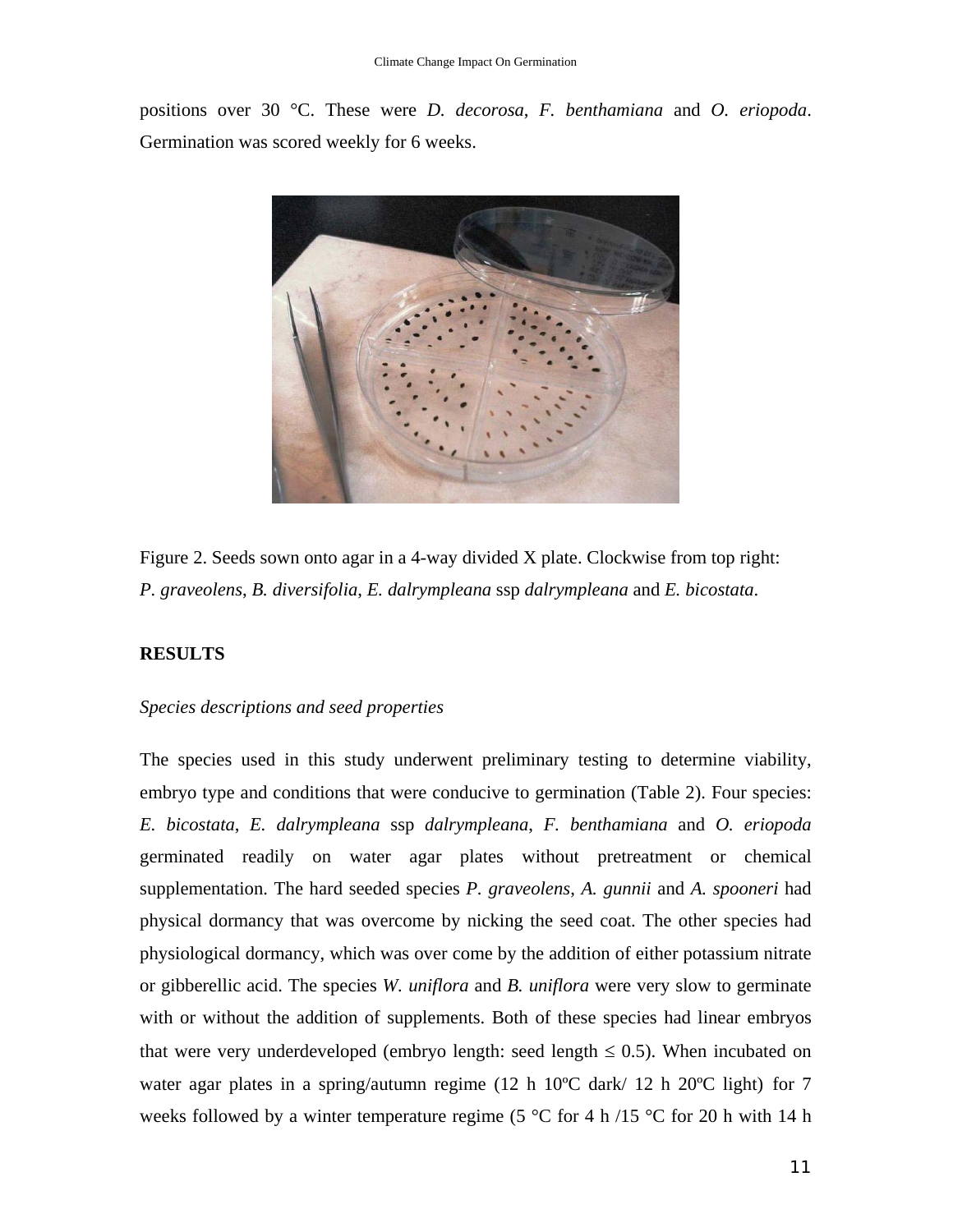dark/ 10 h light) *W. uniflora* started to germinate after 14 weeks. Comparatively, *B. uniflora* only yielded 4% germination after 20 weeks in spring/autumn conditions and was therefore not included in further temperature gradient experiments due to its low germination rate.

Table 2. Preliminary evaluation of seed collections included cut testing to estimate viability and dissection to identify embryo type. Treatments that were conducive to germination are listed for each species.

| Species                             | Viability<br>(% ) | Embryo type              | Dormancy<br>type | Treatment            |
|-------------------------------------|-------------------|--------------------------|------------------|----------------------|
| A. gunnii                           | 88                | Investing                | Physical         | Nicked seed<br>coat  |
| A. spooneri                         | 96                | Investing                | Physical         | Nicked seed<br>coat  |
| <b>B.</b> diversifolia              | 94                | Linear                   | Physiological    | $KNO3$ (100<br>mg/L) |
| B. uniflora                         | 100               | Linear<br>underdeveloped | Physiological    | Water agar           |
| D. decorosa                         | 78                | Linear<br>underdeveloped | Physiological    | $GA_3 (250 mg/L)$    |
| E. bicostata                        | 94                | Folded                   | Non-dormant      | Water agar           |
| E. dalrympleana<br>ssp dalrympleana | 96                | Folded                   | Non-dormant      | Water agar           |
| F. benthamiana                      | 84                | Lateral                  | Non-dormant      | Water agar           |
| O. eriopoda                         | 100               | Linear<br>underdeveloped | Non-dormant      | Water agar           |
| P. graveolens                       | 98                | <b>B</b> ent             | Physical         | Nicked seed<br>coat  |
| V. derwentiana<br>ssp homalodonta   | 92                | Linear                   | Physiological    | $KNO3$ (100<br>mg/L) |
| V. gracilis                         | 96                | Linear<br>underdeveloped | Physiological    | $GA_3 (250 mg/L)$    |
| V. parnkalliana                     | 96                | Linear<br>underdeveloped | Physiological    | $GA_3 (250 mg/L)$    |
| W. uniflora                         | 94                | Linear<br>underdeveloped | Physiological    | Water agar           |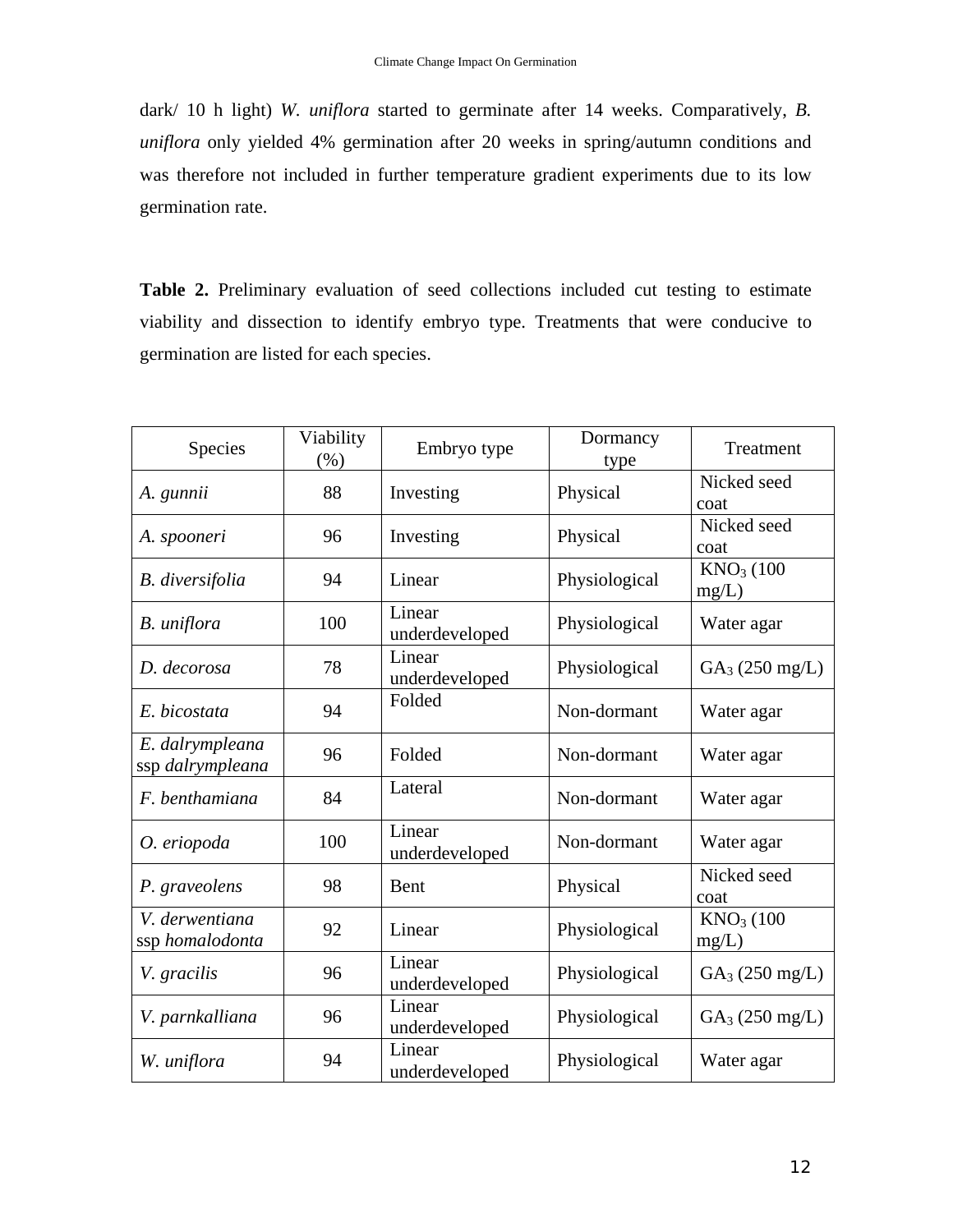#### *Germination of seeds over a range of static temperatures.*

The seed germination profiles over the range of temperatures generated by the thermogradient plate to produce a one-dimensional gradient varied between the 13 species tested and are shown in Figure 3. *W. uniflora* had the most limited temperature range where germination occurred with a sharp peak at 11.3 °C. In contrast, *E. bicostata* had good germination levels over the whole temperature range from  $5^{\circ}C - 40^{\circ}C$ . The other eucalypt, *E. dalrympleana* ssp *dalrympleana* also germinated over a wide range of temperatures but the levels decreased above  $\sim$ 32 °C and almost no germination was observed at 40 °C.

Some species (*W. uniflora*, *F. benthamiana*, *D. decorosa* and *V. derwentiana* ssp *homalodonta*) showed increased sensitivity to higher temperatures and yielded less than 25% germination at temperatures above 25 °C. The highest levels of germination were at the cooler end of the thermogradient plate with maximum germination achieved between 8 °C and 11 °C. Other species varied in their responses to the cooler end of the plate but in most cases germination was inhibited at the warmer end at 35 °C and above. The exceptions were *B. diversifolia, E. dalrympleana* ssp *dalrympleana, E. bicostata* and *P. graveolens* as germination was still recorded at temperatures over 35 °C in these species. For all the species tested, high germination was achieved at the third position on the plate which had an average temperature of 11.3 °C.

#### *Germination of seeds over a range of diurnal temperature combinations.*

The results obtained from running the thermogradient plate in the two-way mode are shown in Figures 4 to 10. In general seed germination for each species had a similar pattern in the diurnal system as in the one-way mode (Figure 3). *E. bicostata* had good levels of germination at all temperature combinations and this was also observed in *E. dalrympleana* ssp *dalrympleana* except at the constant 40 °C position, which resulted in low germination in this species. *B. diversifolia* seeds had negligible germination in any of the positions that had 40 °C as a night or day temperature and in *P. graveolens,*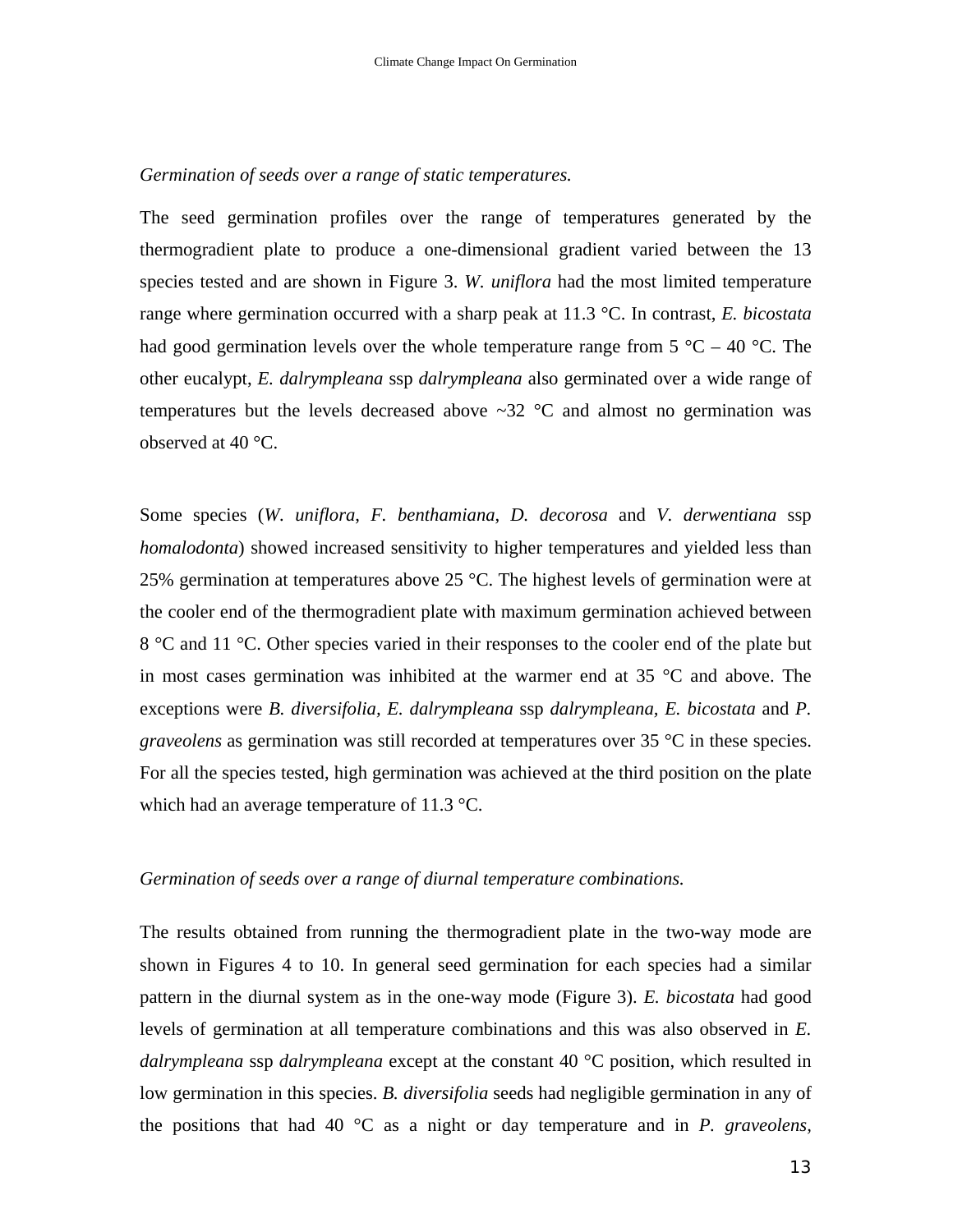germination was also reduced at the positions with  $40^{\circ}$ C in combination with temperatures 25 °C and above. *D. decorosa*, *F. benthamiana* and *O. eriopoda* seeds were subjected to temperature ranges between 5 and 30 °C. *D. decorosa* was the most sensitive to higher temperatures and germination was reduced at positions exposed to 25 °C and 30 °C. *O. eriopoda* had low germination at static temperatures over 25 °C but in the diurnal experiment good germination was observed at temperatures of 25 °C and 30 °C as one of the diurnal temperatures. However, germination was inhibited at the constant 30 °C position as well as the 30 °C day/25 °C night. *F. benthamiana* also was able to germinate at higher temperatures than on the one-way experiment, but was reduced in nearly all of the treatments with a 30  $\mathrm{^{\circ}C}$  component.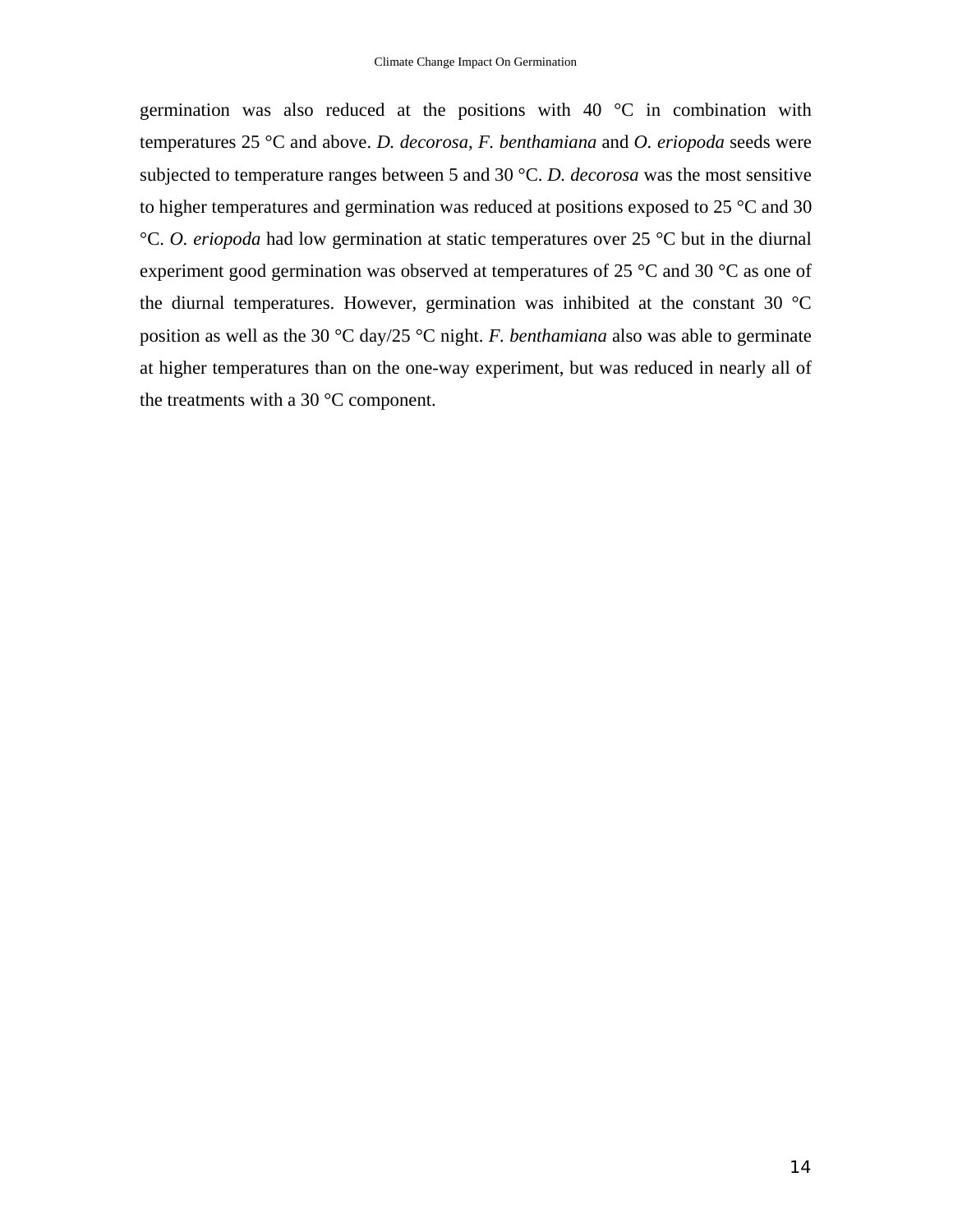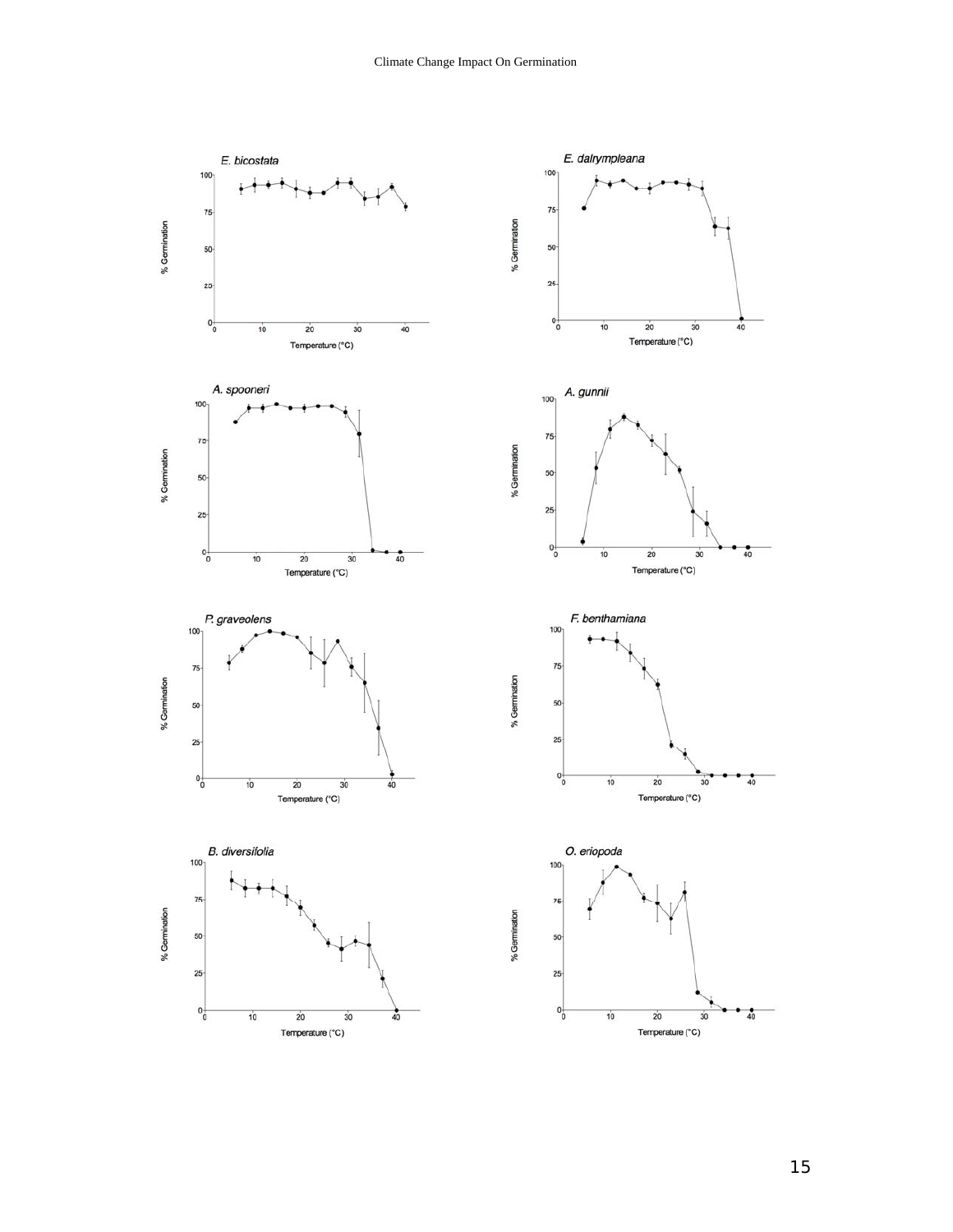

**Figure 3**. Seed germination of 13 different species over a range of static temperatures generated on a thermogradient plate operating in one-way directional mode. Germination (%) was recorded after 6 weeks (11 weeks for *W. uniflora*). Data plotted are means for each temperature with SE bars (n=75).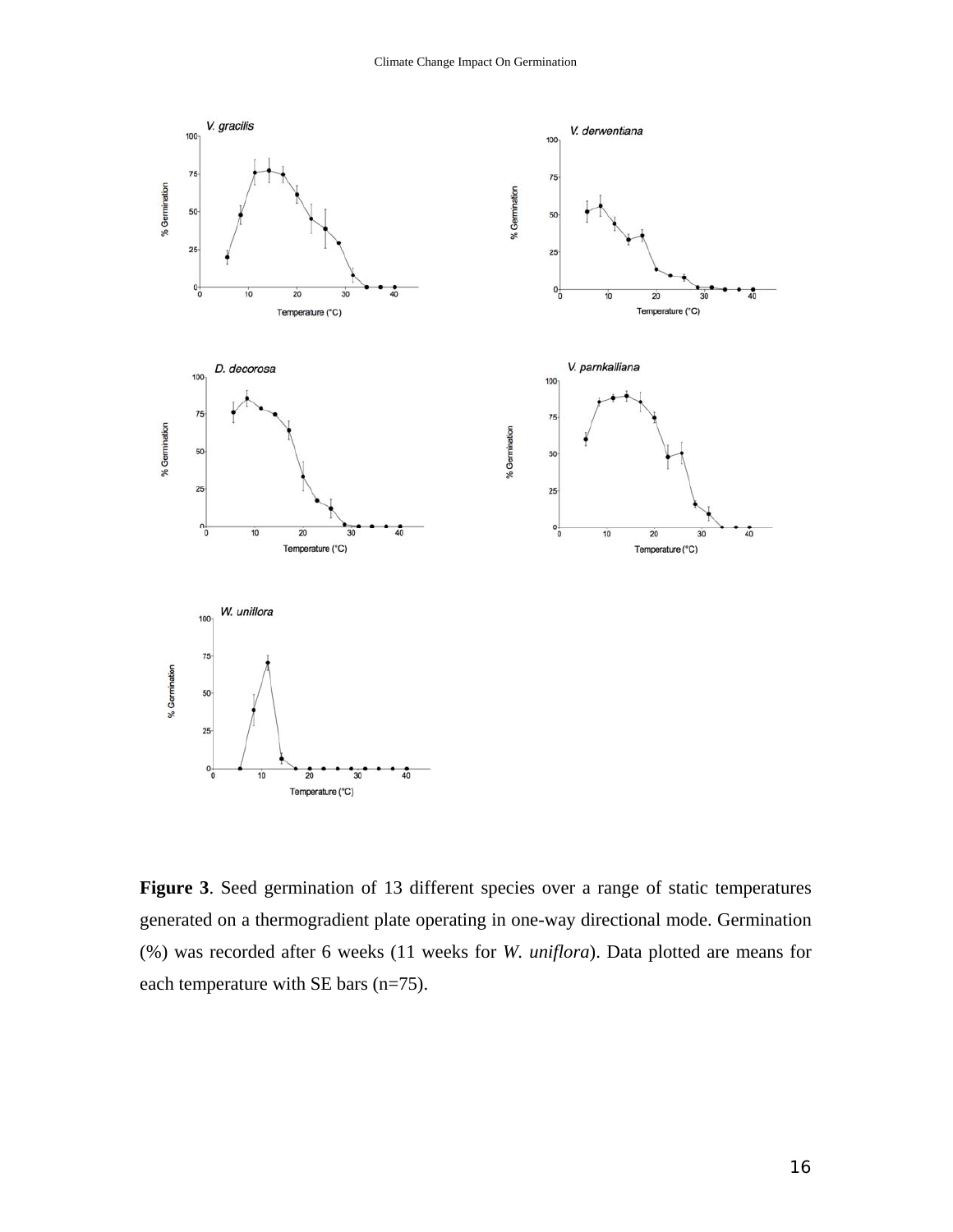

Day Temperature °C

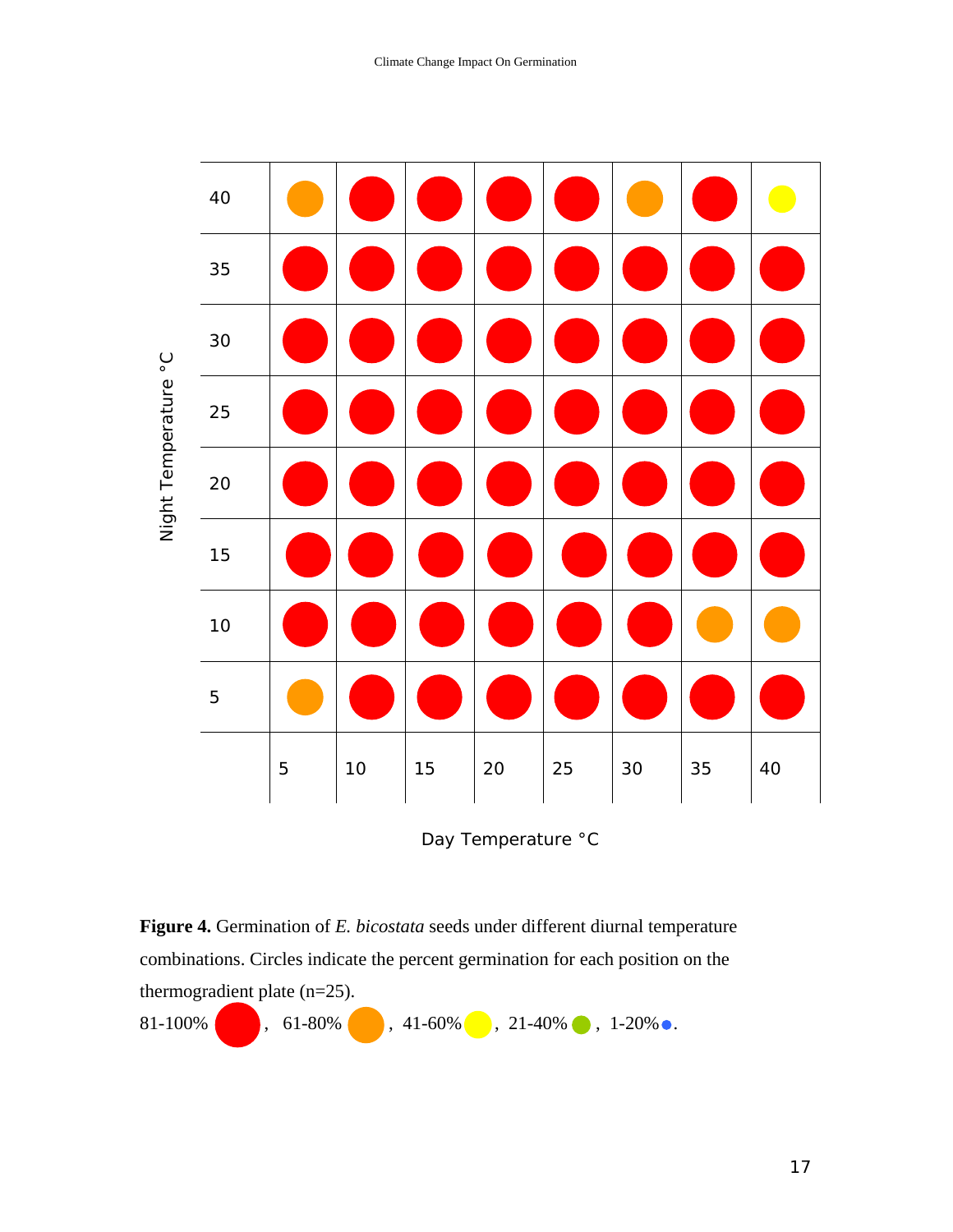

Day Temperature °C

**Figure 5.** Germination of *E. dalrympleana* ssp *dalrympleana* seeds under different diurnal temperature combinations. Circles indicate the percent germination for each position on the thermogradient plate (n=25). 81-100% , 61-80% , 41-60% , 21-40% , 1-20% .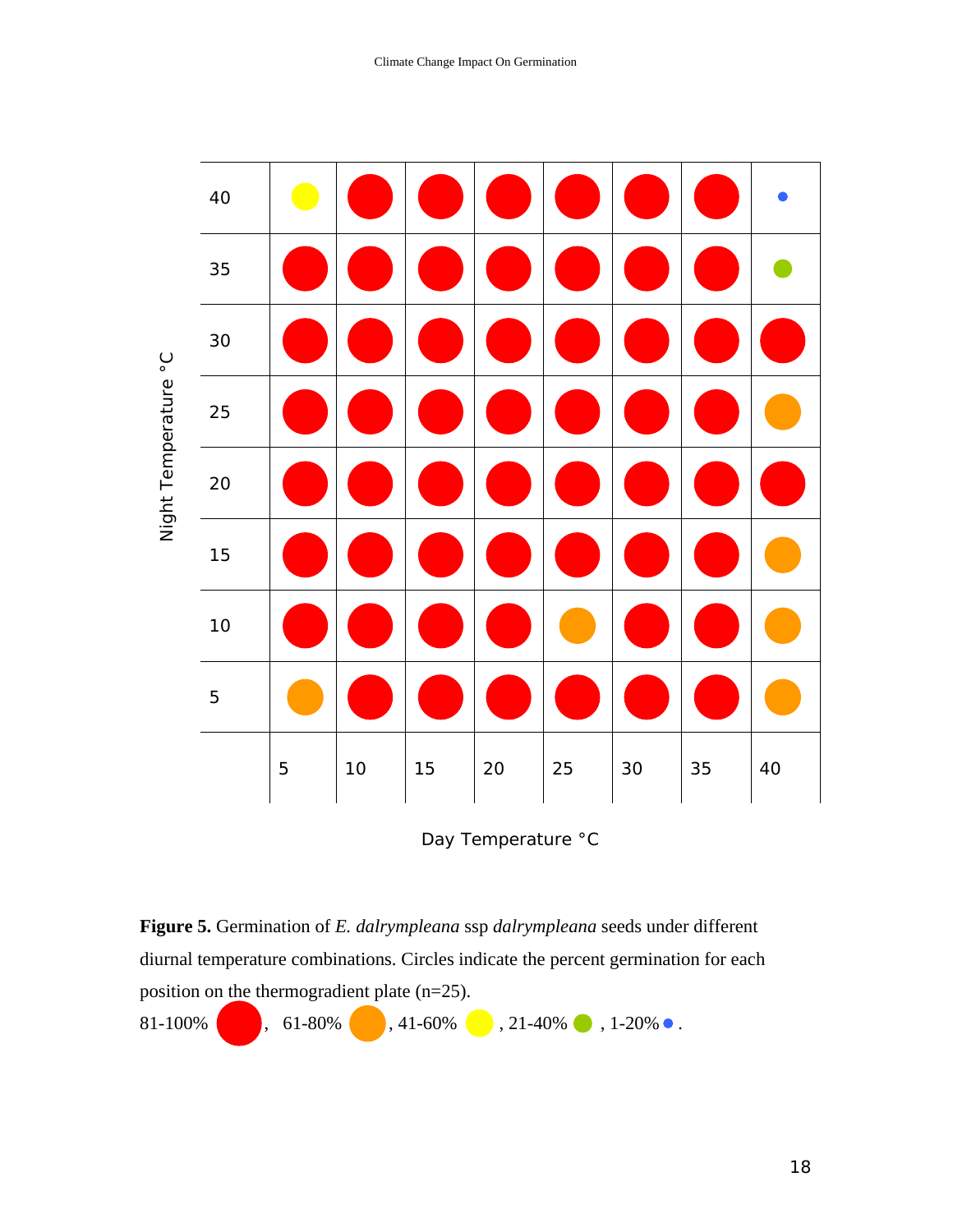

Day Temperature °C

**Figure 6.** Germination of *B. diversifolia* seeds under different diurnal temperature combinations. Circles indicate the percent germination for each position on the thermogradient plate (n=25). No circle = 0% germination. 81-100% , 61-80% , 41-60% , 21-40% , 1-20% .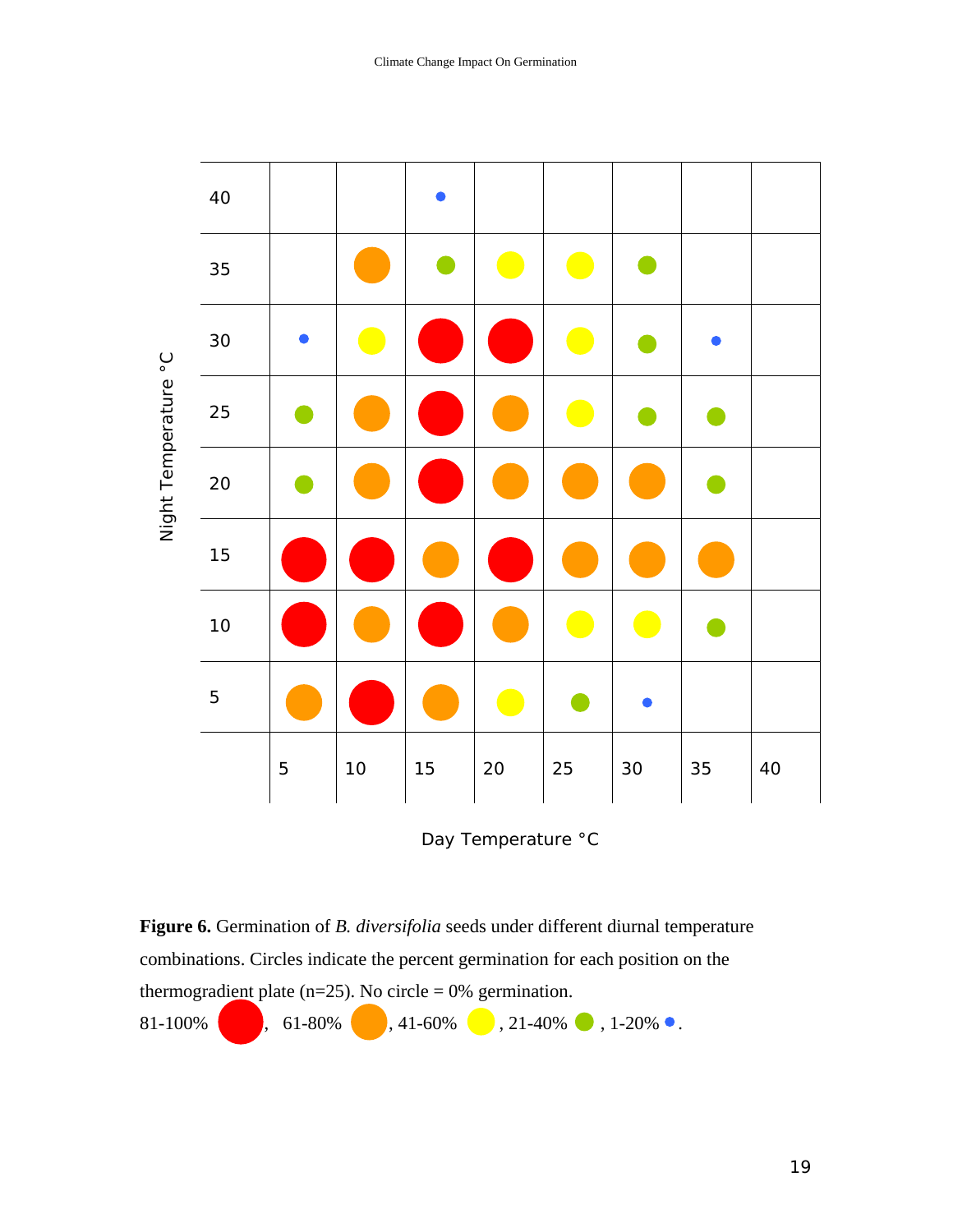

Day Temperature °C

**Figure 7.** Germination of *P. graveolens* seeds under different diurnal temperature combinations. Circles indicate the percent germination for each position on the thermogradient plate (n=25). No circle =  $0\%$  germination. 81-100% , 61-80% , 41-60% , 21-40% , 1-20% .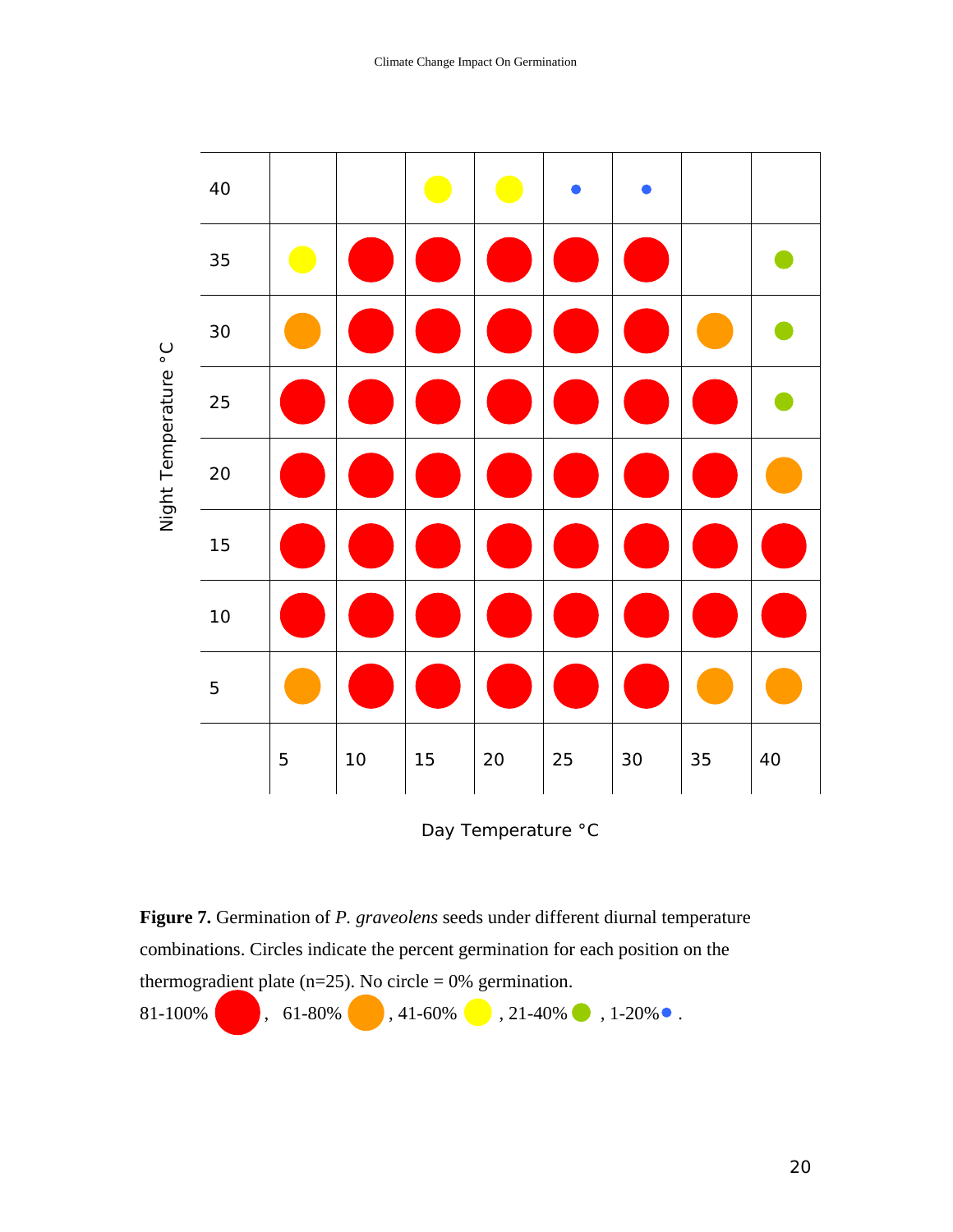

Day Temperature °C

**Figure 8.** Germination of *D. decorosa* seeds under different diurnal temperature combinations. Circles indicate the percent germination for each position on the thermogradient plate (n=25). No circle = 0% germination.

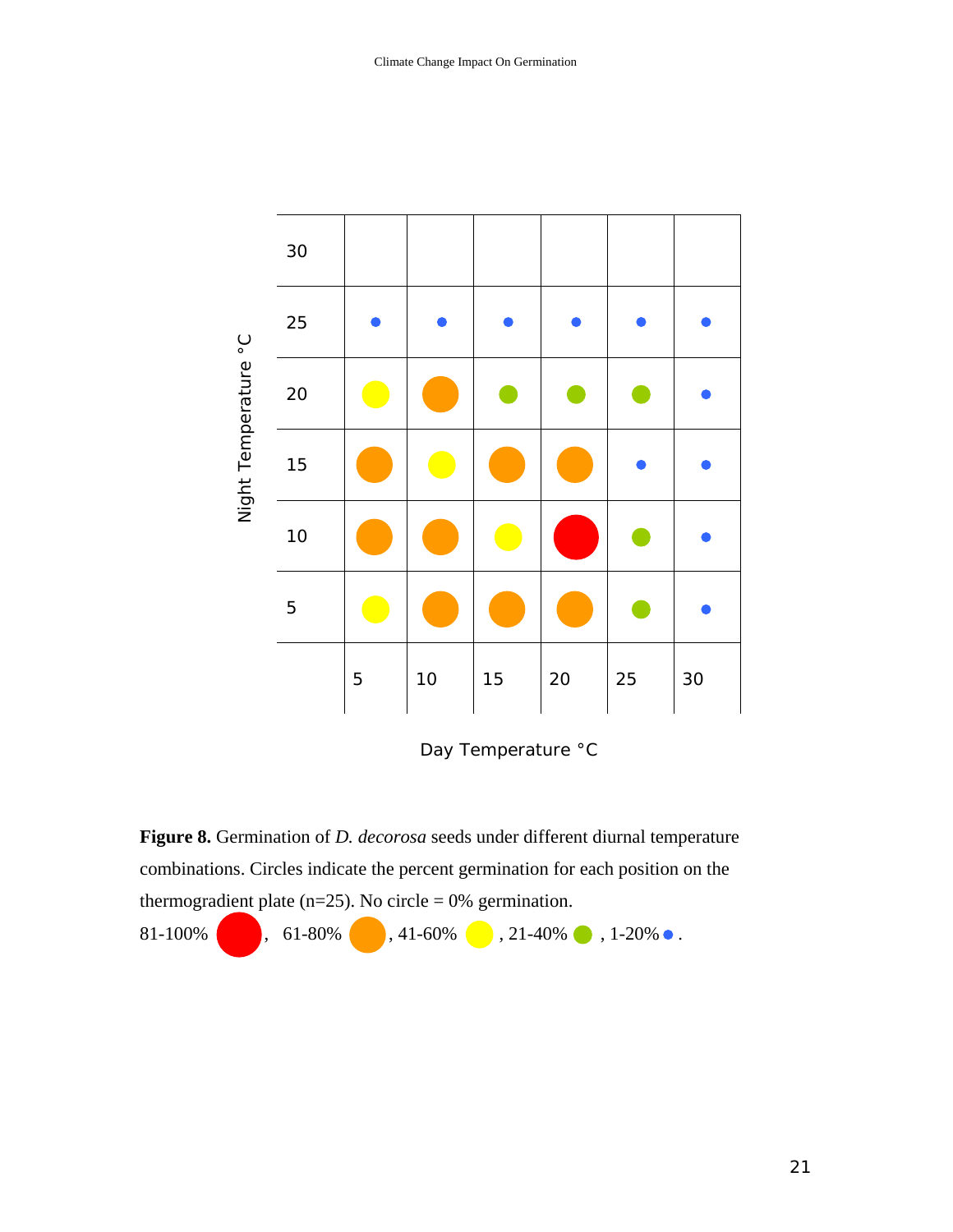

Day Temperature °C

**Figure 9.** Germination of *F. benthamiana* seeds under different diurnal temperature combinations. Circles indicate the percent germination for each position on the thermogradient plate (n=25).

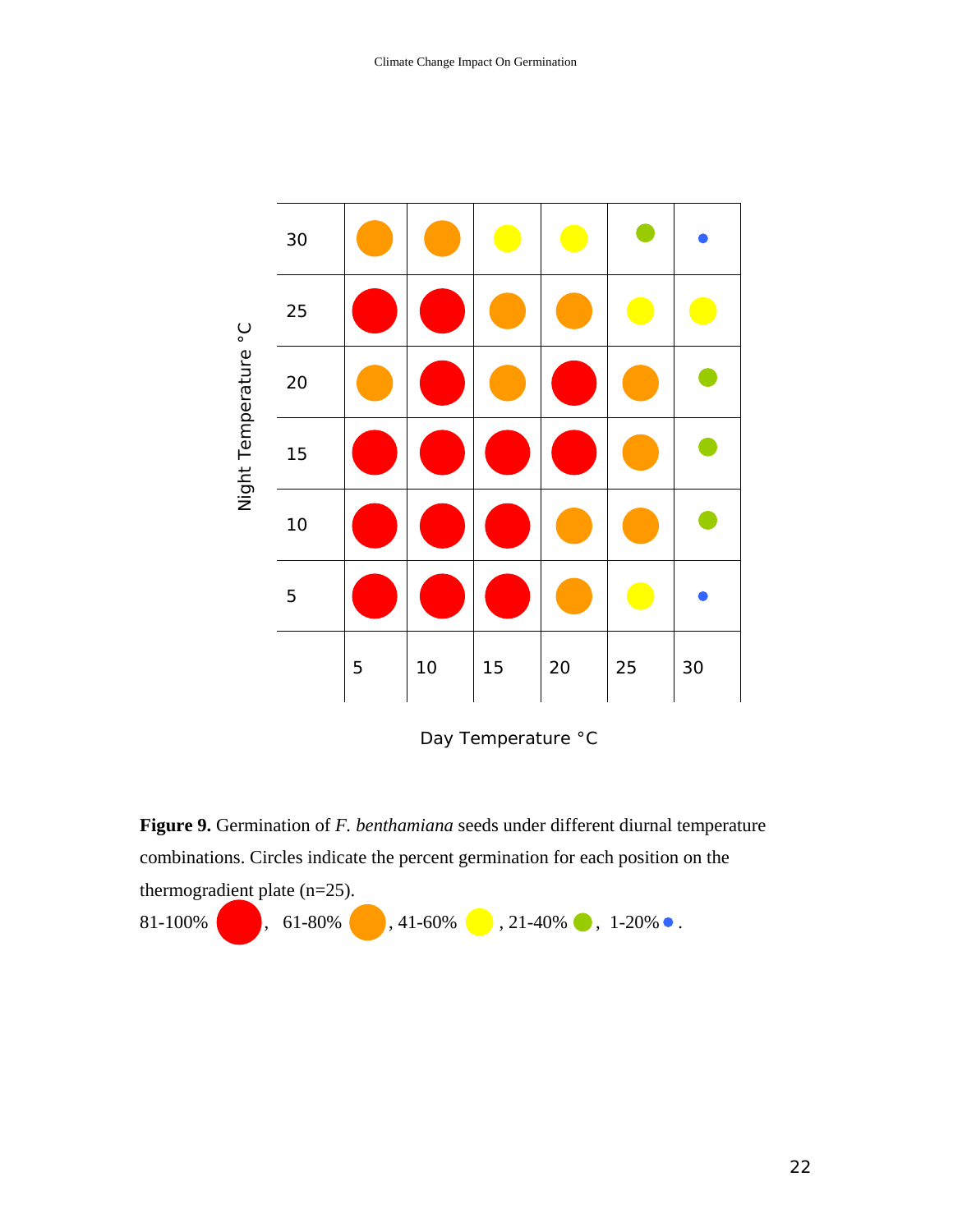

Day Temperature °C

Figure 10. Germination of *O. eriopoda* seeds under different diurnal temperature combinations. Circles indicate the percent germination for each position on the thermogradient plate.

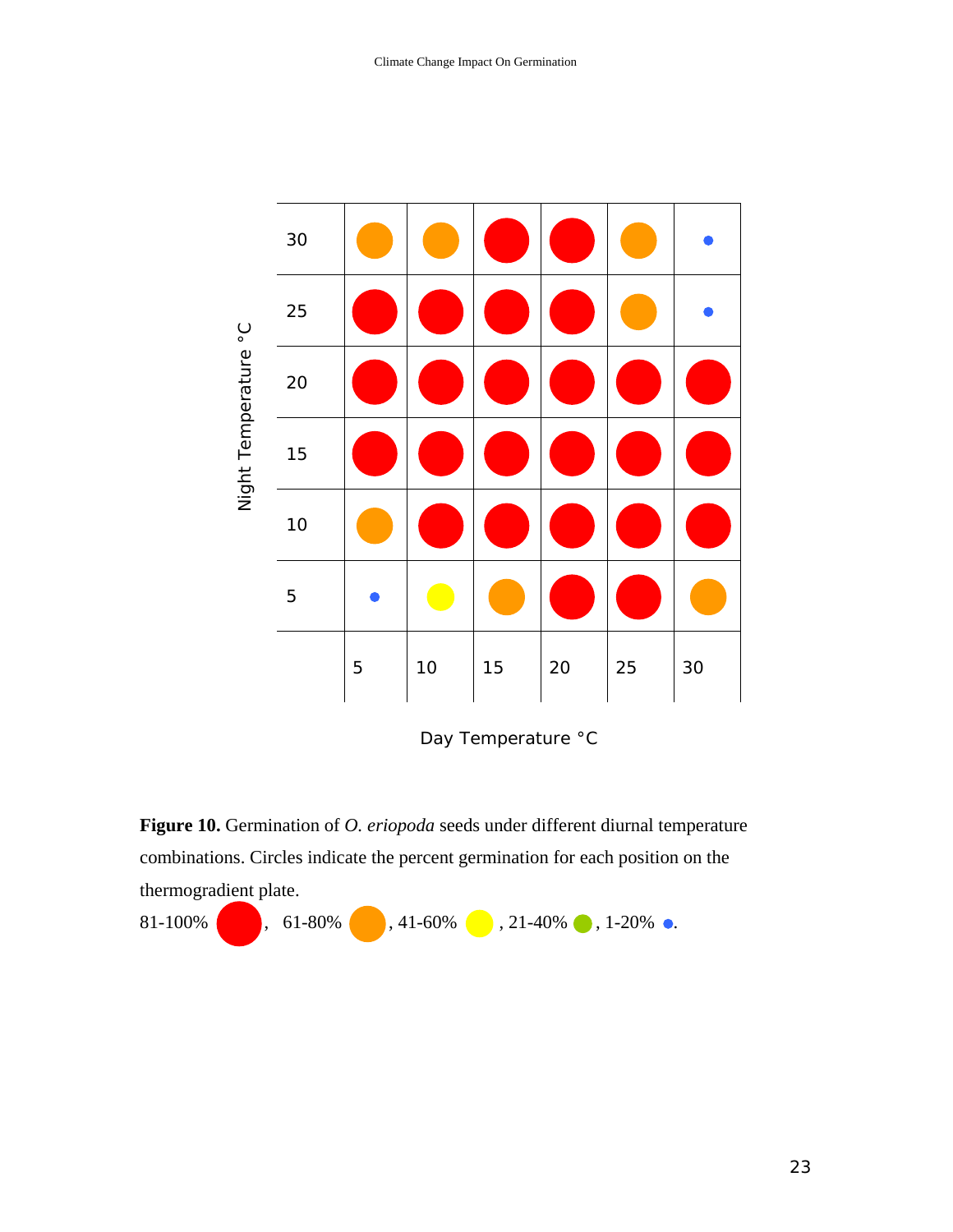## *Predicted temperature data under different climate change scenarios.*

Changes in temperature predicted for the Adelaide Mount Lofty Region and the South East, Northern and Yorke Regions are shown in Table 3, along with the species that were collected from these regions. Temperature data were sourced from Suppiah et al (2006) using a scenario that  $CO<sub>2</sub>$  concentrations stabilised at 550 ppm by the year 2150. This was the mid range of their predictions between a path that assumed no policies to reduce emissions and a path that stabilised at 450 ppm by the year 2100. For all regions the largest temperature increase is likely to be experienced in summer.

**Table 3**. Range of temperature changes in  $\degree$ C predicted for 2070 on a path that stabilises  $CO<sub>2</sub>$  at 550 ppm by the year 2150.

| <b>Species</b>                                                                                                                                                                    | <b>NRM Region</b>           | <b>Annual</b> | <b>Summer</b>  | <b>Autumn</b> | Winter                | <b>Spring</b> |
|-----------------------------------------------------------------------------------------------------------------------------------------------------------------------------------|-----------------------------|---------------|----------------|---------------|-----------------------|---------------|
| A. gunnii<br><b>B.</b> diversifolia<br>E. dalrympleana<br>ssp dalrympleana<br>F. benthamiana<br>O. eriopoda<br>P. graveolens<br>V. derwentiana<br>ssp. homalodonta<br>W. uniflora | Adelaide and<br>Mount Lofty | 1.0 to $2.2$  | $0.9$ to $2.5$ | 1.0 to $2.3$  | $0.9$ to $2.1$        | 1.0 to $2.4$  |
| A. spooneri<br>D. decorosa<br>E. bicostata<br>V. parnkalliana                                                                                                                     | Northern and<br>Yorke       | 1.1 to $2.4$  | 1.1 to $2.7$   | 1.1 to $2.4$  | $1.0 \text{ to } 2.4$ | 1.1 to $2.6$  |
| V. gracilis                                                                                                                                                                       | <b>South East</b>           | 1.0 to 2.2    | 1.0 to $2.6$   | 1.0 to $2.3$  | $0.9$ to $2.0$        | $0.9$ to 2.2  |

### **DISCUSSION**

In this study we have used a series of temperatures within the environmental range to predict which species may have a poor capacity for regeneration under the warmer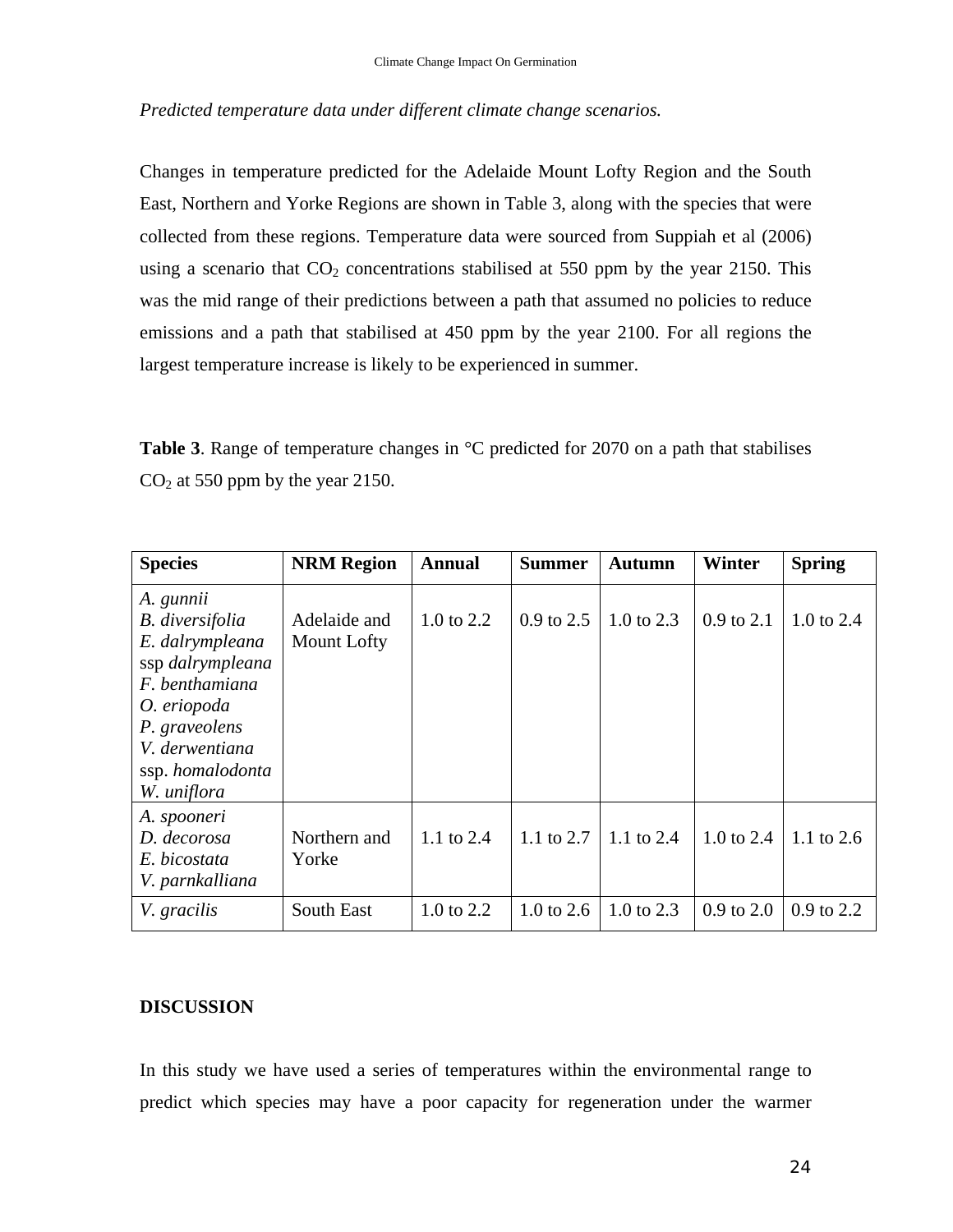conditions that are predicted by climate change models. From this data set we have determined the optimum temperatures for germination for each species. The temperature range conducive to germination is flanked by ceiling temperatures, beyond which germination does not occur, and suboptimal temperatures, where rate of germination is reduced. From this data we can predict the season when seedling emergence is most likely and compare the temperatures that are predicted for that season in the future.

The screening procedure using static temperatures generated a variety of germination profiles. From this group of species, *W. uniflora* had the narrowest temperature range (between 8 ºC and 11 ºC) where high levels of germination occurred. In contrast, *E. bicostata* seeds had the capacity to germinate under a wide set of temperatures (5 ºC to 40 ºC). The results indicate that *W. uniflora* seeds are likely to emerge in winter and the prediction of a possible increase of up to 2.1  $^{\circ}$ C in the Adelaide and Mount Lofty region by 2070 (Table 3) could seriously affect the regeneration of this species in the future. *E. bicostata* seed germination is less likely to be inhibited by the 2070 temperatures predicted for the Northern and Yorke region. Other species that were identified as having low temperature thresholds were two forb species and a grass: *D*. *decorosa*, *V*. *derwentiana* ssp *homalodonta* and *F. benthamiana*. The results show that this method can determine which species are more likely to be impacted by increasing temperatures in a changing climate. It is also possible to program a narrower temperature range on the thermogradient plate to gain a more precise determination of the climactic envelope tolerated for seed germination.

In general, the experiments in the two-way mode reflected the findings from the static temperature experiments. The two eucalyptus species germinated over a broader temperature range than the other species tested. *D. decorosa* yielded the lowest level of germination at higher temperatures and was inhibited at the 25 °C range similar to the static temperature experiment. Germination in the *F. benthamiana* and O. eriopoda was inhibited in the two-way experiment at constant 30  $\degree$ C but had higher germination when the day or night temperatures were lower. This shows that, for these species, the effects of higher temperatures were alleviated by a diurnal regime including a cooler period. The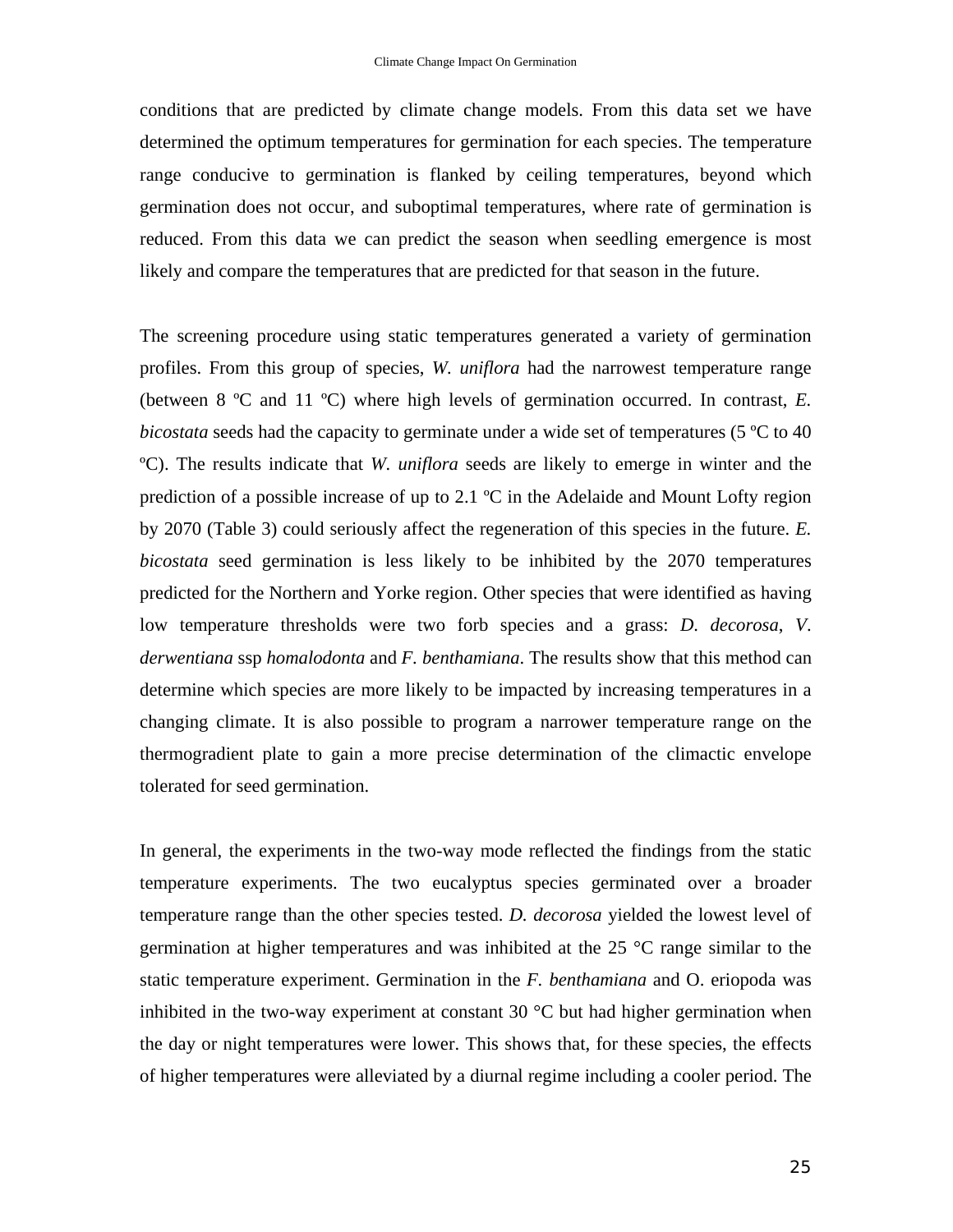static temperature screen had the advantages that treatments could be replicated and fewer seeds were needed to conduct the experiment.

From these results plant structure may indicate temperature sensitivity as the forb and grass species had no, or very reduced germination at 30 °C, with the exception of *B. diversifolia* that tolerated slightly higher temperatures. The shrubs with physically dormant seeds had reduced germination at 35  $\degree$ C to 40  $\degree$ C and seeds from the eucalyptus trees also had high germination at 35 °C (*E. dalrympleana* ssp *dalrympleana*) and 40 °C for (*E. bicostata*). The seeds used in this study were mainly collected from the southern Flinders Ranges and Mount Lofty Ranges where the temperatures are generally cooler than in other parts of the state. It would be interesting to use this method to test a range of other species from different environments to see whether a correlation exists between plant structure and temperature sensitivity in germination.

One of the limitations of working with rare species is the difficulty in obtaining sufficient seed for large experiments. For this project, plant populations had to be located, correctly identified and then revisited at harvest time to obtain enough ripe seed for experimental use. The screen for germination over a wide temperature range requires germination within 4-6 weeks so that a reasonable amount of species can be processed relatively quickly. This involved identifying and overcoming any dormancy mechanisms in the seeds prior to starting the experiments. Germination was achieved within the time frame for most of the species, but further research is needed for on *B. uniflora* to find conditions that increase the rate of seed germination.

Australia has one of the highest rates of species loss in the world and it is likely to keep rising. The predicted patterns of climate change forecast a rapid rate of change punctuated by extreme events with an increase in the frequency and intensity of bushfires and increasingly severe storms (Steffen et al, 2009). Threatened species may not be able to adapt to these scenarios in such a short timeframe. Populations of threatened plant species are often limited to specific habitats and lack the option of migration to more favourable environments. Although the environmental conditions of niche habitats are far more complex than those we create in the laboratory, this study has shown that the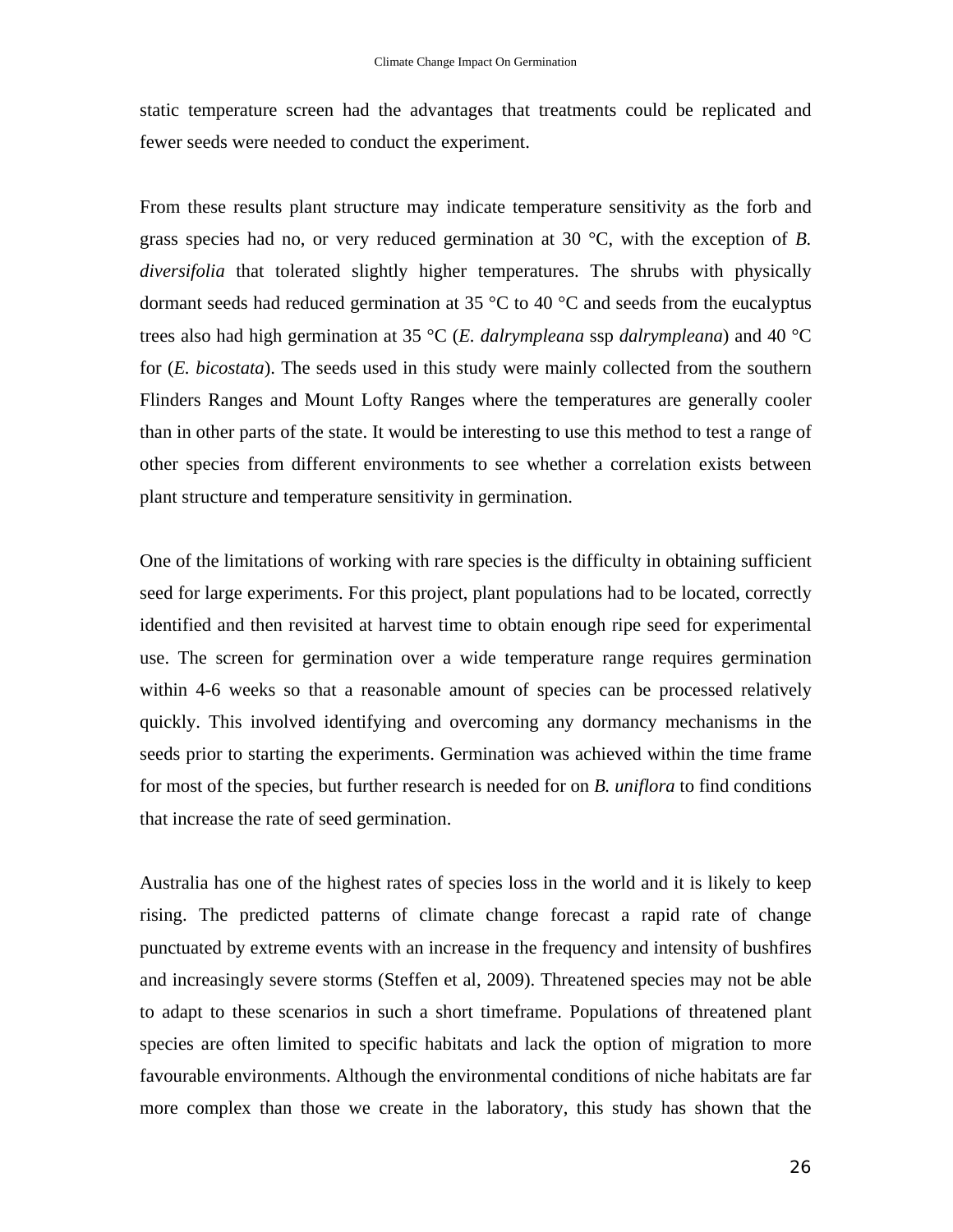screening procedure can identify species that are more vulnerable to increasing temperatures. This method has the potential to be a useful tool to assist in management decisions involving in situ and ex situ conservation strategies such as site monitoring, relocation programs and seed banking. Another major prediction for climate change in South Australia is a decrease in rainfall. Further studies on the effects of temperature and water stress on seed germination could be developed to consider the implications of rainfall shortages in combination with increasing temperatures on plant regeneration.

### **ACKNOWLEDGMENTS**

This project was supported by the Australian Flora Foundation and the Native Vegetation Council. We are grateful to Regional Conservation, DENR, and land owners who allowed access to their properties for seed collection. Thanks also go to any other people or associations who assisted in this project. Plant descriptions provided in the materials and methods section were adapted from Electronic Flora of South Australia (DENR) [http://www.flora.sa.gov.au](http://www.flora.sa.gov.au/) .

## **REFERENCES**

- Baskin CC and Baskin JM. (2003) Overview and recommendations for future research priorities on native seed dormancy and germination of Australian plants. Australasian Plant Conservation 11, 2-9.
- Beardsell D and Richards D (1986) In: Germination of Australian native plant seed. Ed PJ Langkamp Inkata Press Melbourne & Sydney.
- Burmeier S and Jensen K. (2008) Is the endangered *Apium repens* (Jaq.) Lag. Rare because of a narrow regeneration niche? Plant Species Biology 23, 111-118.
- Hedhly A, Hormaza JI and Herrero M. (2008) Global warming and sexual plant reproduction. Trends in Plant Science 14, 30-36.
- Milbau A, Graae BJ, Shevtsova A, Nijs I. (2009) Effects of a warmer climate on seed germination in the subartic. Annals of Botany 104, 287-296.
- Ooi MJ, Auld TD and Denham AJ. (2009) Climate change and bet-hedging: interactions between increased soil temperatures and seed bank persistence. Global Change Biology 15-2375-2386.
- Suppiah R, Preston B, Whetton PH, McInnes KL, Jones RN, Macadam I, Bathols J, Kirono D. Climate change under enhanced greenhouse conditions in South Australia. Report by Climate Impacts and Risk Group, CSIRO Marine and Atmospheric Research.